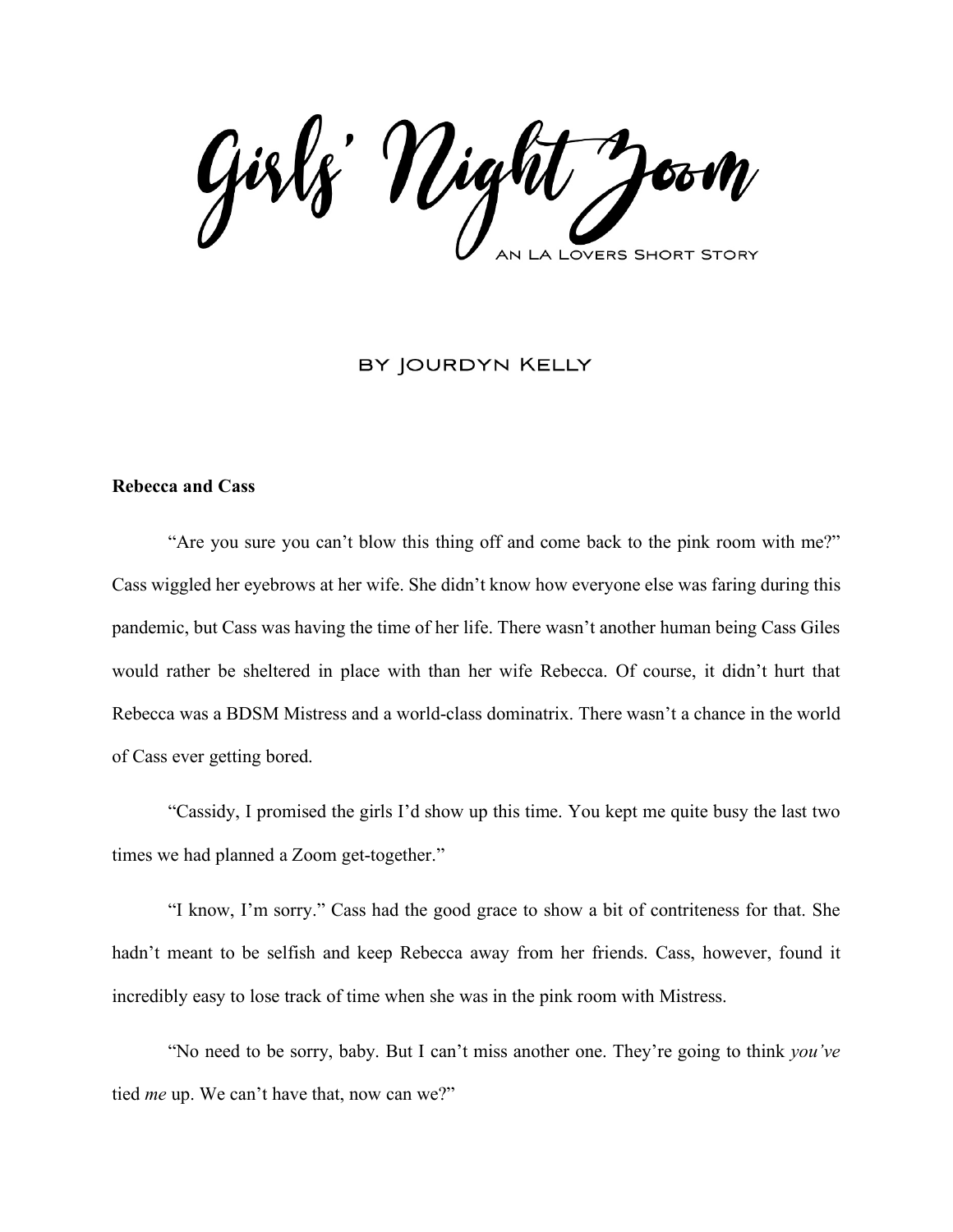Cass grinned. "Nope." She sighed. "Okay, I'll get dressed. Maybe I'll get some painting done while you're busy."

Rebecca swung her legs over the side of the bed and immediately regretted it. God, she loved being with Cassidy. But at the rate they were going, Rebecca's age was starting to catch up with her. The hell if she was going to tell her wife that, though. No way. Rebecca knew Cassidy didn't have a single problem with the sixteen-year age difference. Usually — after many discussions and inner musings — Rebecca didn't either. However, this pandemic was bringing out the animal in Cassidy. Rebecca was getting worried that her body wouldn't be able to keep up with the rigorous daily activity.

"I thought you were having your own little get-together with Hunter and them?" Rebecca schooled her voice as she stood on sore, jelly legs.

"Oh, yeah." Cass checked her phone. "Well, Hunter didn't cancel, yet, so I guess it's still on." She looked over her shoulder and caught a glimpse of her wife's perfect ass disappearing into the bathroom. Hunter and Mo wouldn't mind if Cass missed their little Zoom thing tonight. Right? Hunter had missed a few already, and it was fine. Though, in Hunter's defense, she had been exhausting herself in a different way. By keeping the clinic open and working the front lines. Cass sighed again. Nah, she couldn't miss this one. Hunter may need to talk while Ellie was busy with Rebecca. Besides, Cass and Rebecca had all night ahead of them.

"What are you grinning at?" Rebecca asked, squinting at her wife suspiciously.

"Huh? Oh, I was just thinking about how to entertain you *after* we're done entertaining everyone else."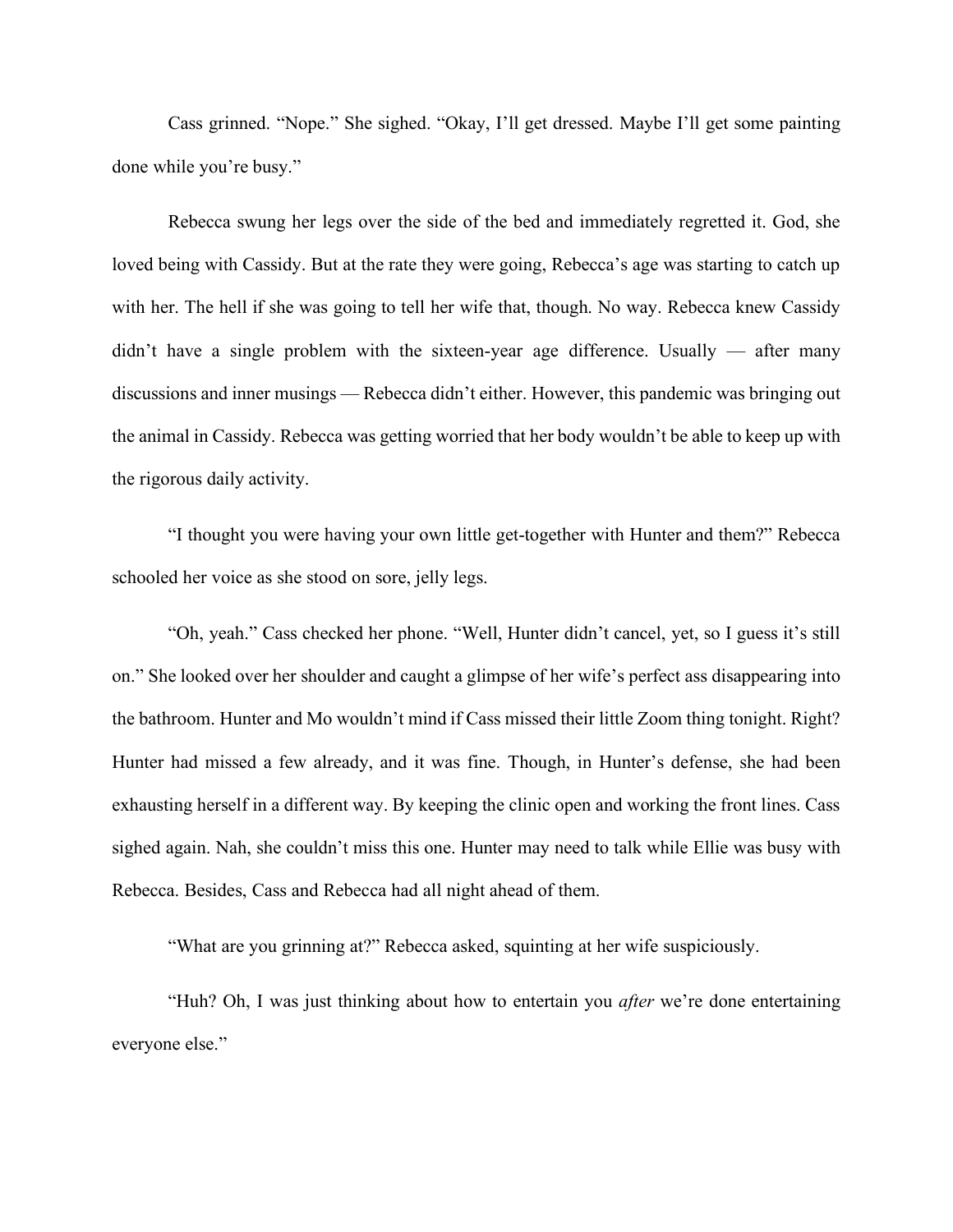Rebecca's stomach dropped. As much as she loved Cassidy *and* sex with Cassidy, Rebecca needed a teeny tiny little break. Maybe the girls could help her figure out how to tell Cassidy that without hurting her feelings—or showing her age. Until then, she smiled sweetly at her wife and patted her cheek as she walked by.

"Hey, babe? You're walking kinda funny. Did you hurt yourself?"

"I, uh, tripped and stubbed my toe in the bathroom," Rebecca lied lamely.

"Lemme see."

Rebecca put a hand on Cassidy's chest. "It's fine, baby. I just need to walk it off. Now, get dressed, please. This," she gestured to Cassidy's naked body, "isn't helping anyone."

Cass wrapped her arms around Rebecca and gyrated her hips against her wife's. "It *would* help if you were still naked, too."

Tired or not, Rebecca felt the stirrings of arousal. *Good lord! I'm going to have to hang up my riding crop if I can't resist her at least* once!

"Cassidy." Rebecca mustered up every ounce of Mistress she could get in her current situation. Fortunately, it worked since Cassidy dropped her hands to her side.

"Sorry, Mistress." Cass bowed her head to hide the knowing grin. "I'll go get dressed. Do you want me to make you something to eat before your call?"

Rebecca chuckled. "I admit, you're getting better in the kitchen, baby, but I only have fifteen minutes. Your *masterpieces* take triple that, *and* you destroy the kitchen in the process." She touched Cassidy's cheek. "But I appreciate the offer. How about *I* make us a sandwich?"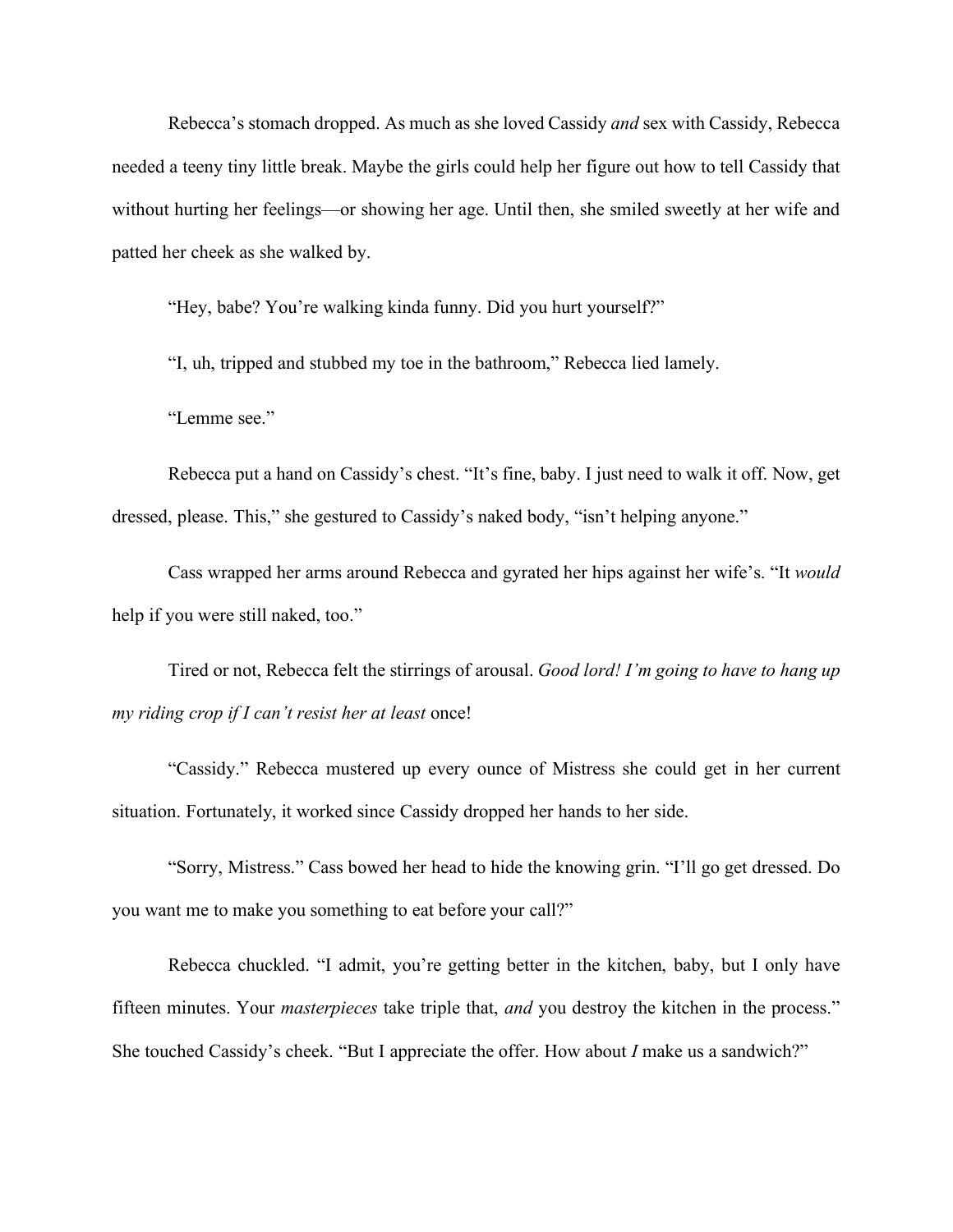Cass turned her head and kissed the palm of Rebecca's hand. "Sounds good. I'm gonna jump in the shower really quick. Be out in two minutes." After a quick peck on Rebecca's lips, she zipped off to the bathroom.

Rebecca let out a breath. "You're going to be the death of me, Cassidy Giles. But what a beautiful and satisfying death it will be."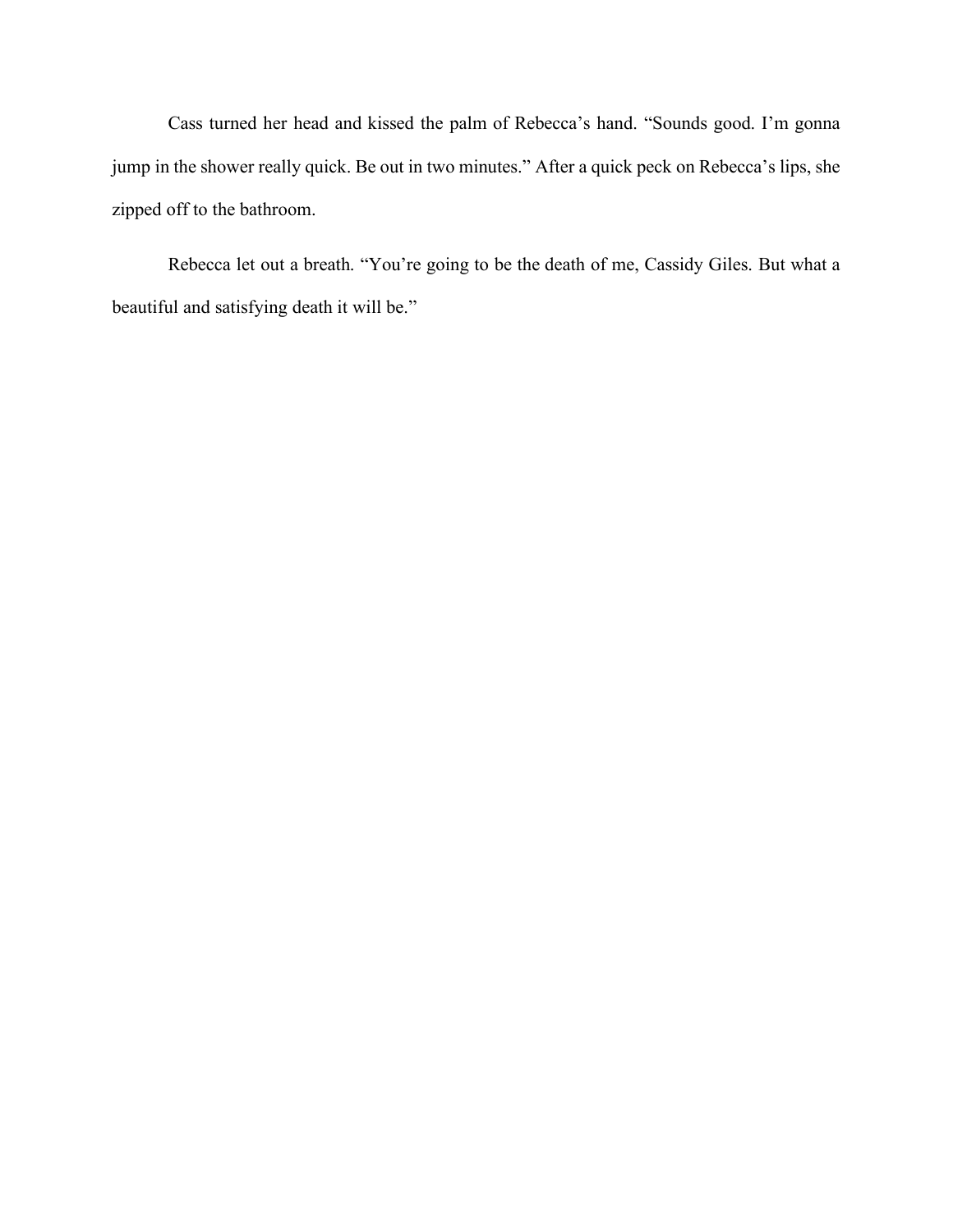#### **Ellie and Hunter**

"Honey, you're exhausted. Why don't you go to bed? I can tell Rebecca and Patty to give Cass and Mo your apologies." Ellie sat on her knees behind Hunter as she ran her hands through Hunter's dark locks. She took an extra moment to massage her wife's head, knowing instinctively that a headache wasn't far from the surface.

"Nah, I'm okay, baby. I've already canceled on them enough. I feel like I haven't seen Cass in forever. And Mo needs to see me as a friend again and not just her boss at the clinic." Hunter exhaled and leaned her head back, hoping for more of that glorious massaging. She practically purred when Ellie dug her fingers in deeper. "That feels so good."

"Later tonight, I'll give you a bath and a full massage," Ellie promised.

"It's very tempting to forget everything else *but* that, baby." Hunter reached up and brought Ellie's hands to her lips. She kissed each knuckle tenderly. "I'm sorry I've been neglecting you."

Ellie hopped off the bed and walked around Hunter, kneeling in front of her. "You're not neglecting me, Honey. What you're doing at the clinic is incredibly important. Lifesaving. I don't begrudge you for that."

"But our time together is suffering," Hunter reminded Ellie sadly. "I get up early, I'm gone all day, and by the time I get home, I'm too exhausted to do much of anything except sleep."

"That's not entirely true, Hunter. No matter how tired you are, you always ask about my day when you get home. You always sit at the table with me to eat your dinner. And when we go to bed, you always hold me in your arms as though I'm the only one who can keep you sane."

"You are, baby. I may be too tired to show you. . ."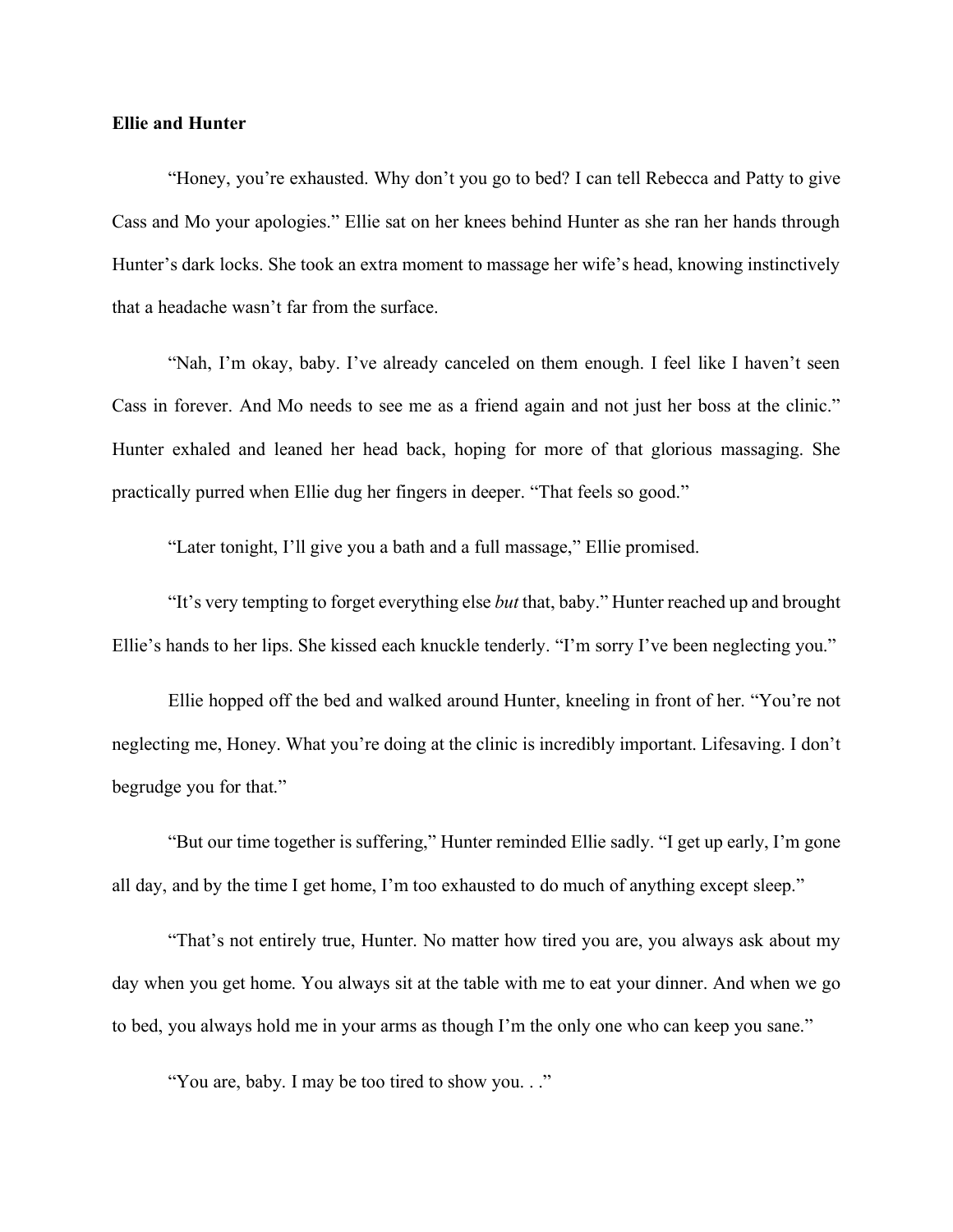"That's what I'm telling you, Honey. You *show* me every night. Making love to you is amazing. But that's not the only action that tells me how much you love me. Do you understand that for me, it's not just about sex, it's about everything?"

Hunter smiled warmly at her wife. "I understand that. That's how it is for me, too." She leaned down and kissed Ellie passionately. "I still want to make love to you as often as possible," Hunter whispered against Ellie's lips.

"Well, that, um, ahem, goes without saying." Ellie fanned herself. "Maybe your bath later will energize you enough to finish what you just started."

Hunter pulled Ellie up, and they both flopped onto the bed. "How about we get started now?"

"I want to say yes so badly." Ellie fidgeted until she found the perfect spot where she and Hunter melded together like pieces of a puzzle. "Ugh. Why do we have to be responsible adults who have friends they adore?"

Hunter chuckled. "It's a burden, for sure. Hey." She pushed a strand of hair behind Ellie's ear. "Are we okay?"

"We're better than okay, Honey. We're in love. We're married. And we still *want* to make love to each other. We just need to find the time."

"Right now!" Hunter suggested again with a laugh. "Friends be damned!"

"I would be all over you, ripping these clothes off you if those friends were anyone else besides the people who have stood next to us through everything."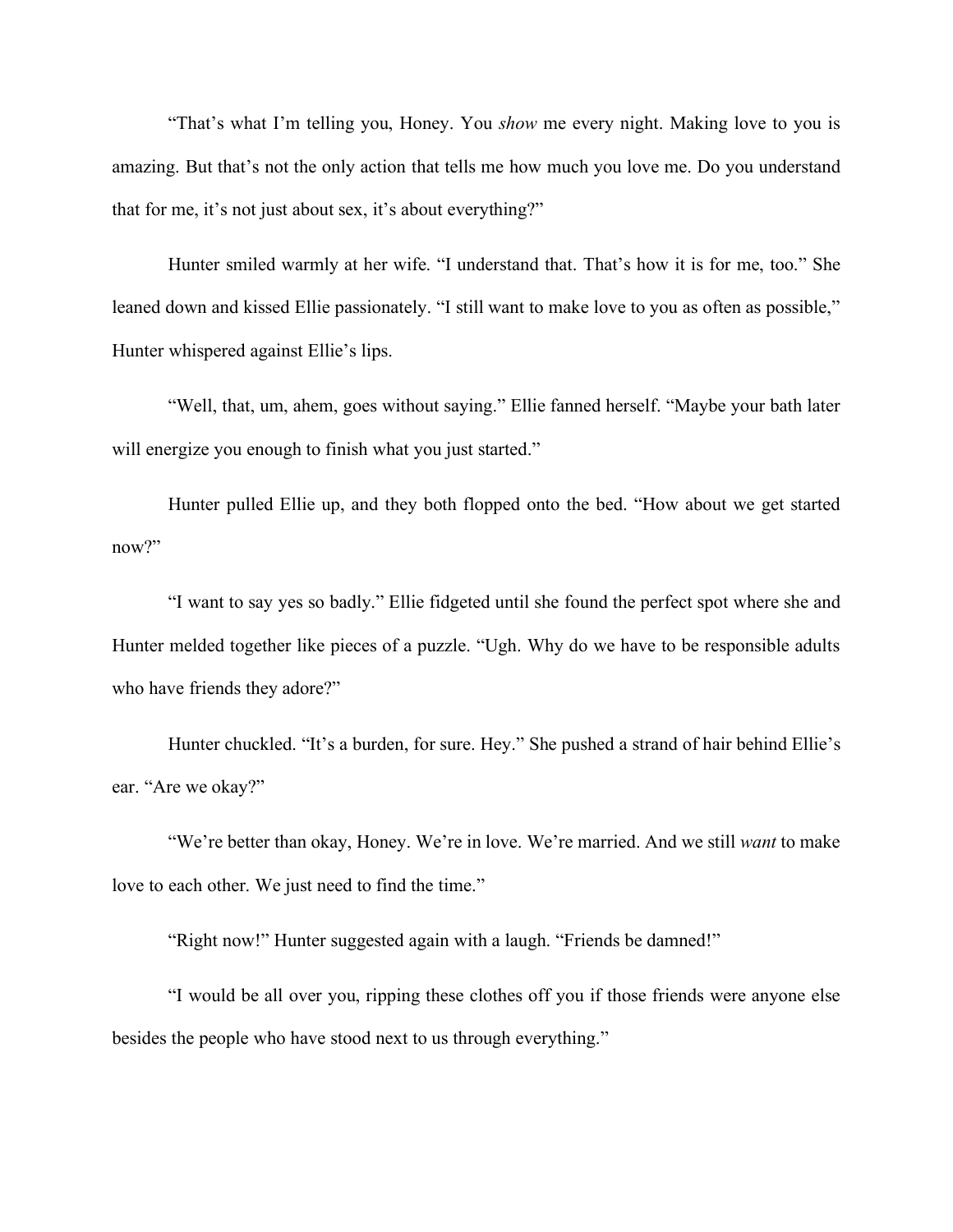Hunter thought about how Blaise kept Ellie's family from taking her away from Hunter. How Rebecca and Cass vigilantly came to the hospital to offer love and support when Ellie had been critically injured. How Eve and Lainey had helped bring Hunter's vision of the clinic to life. And how Patty and Mo quit their steady job at a hospital to work with Hunter during one hell of a pandemic.

"You're right." Hunter kissed Ellie again. "Did you happen to buy any Red Bulls when you went shopping this week?"

Ellie's brows furrowed. "Since when do I buy that gross stuff?"

Hunter laughed. "I know it's terrible, but the caffeine would keep me..."

"Jittery? No, ma'am. I'll make you some coffee and heat some leftovers before I get on the call with the girls." Ellie reluctantly rolled off Hunter. "And if you need more of an incentive to stay awake tonight, we got a package in the mail today."

"More stuff from Amazon?" Hunter asked before it hit her. She sat up abruptly. "Wait. *The* package?"

"Mmhmm."

"Put that coffee in my 24 oz. mug, baby. We're getting reacquainted tonight!"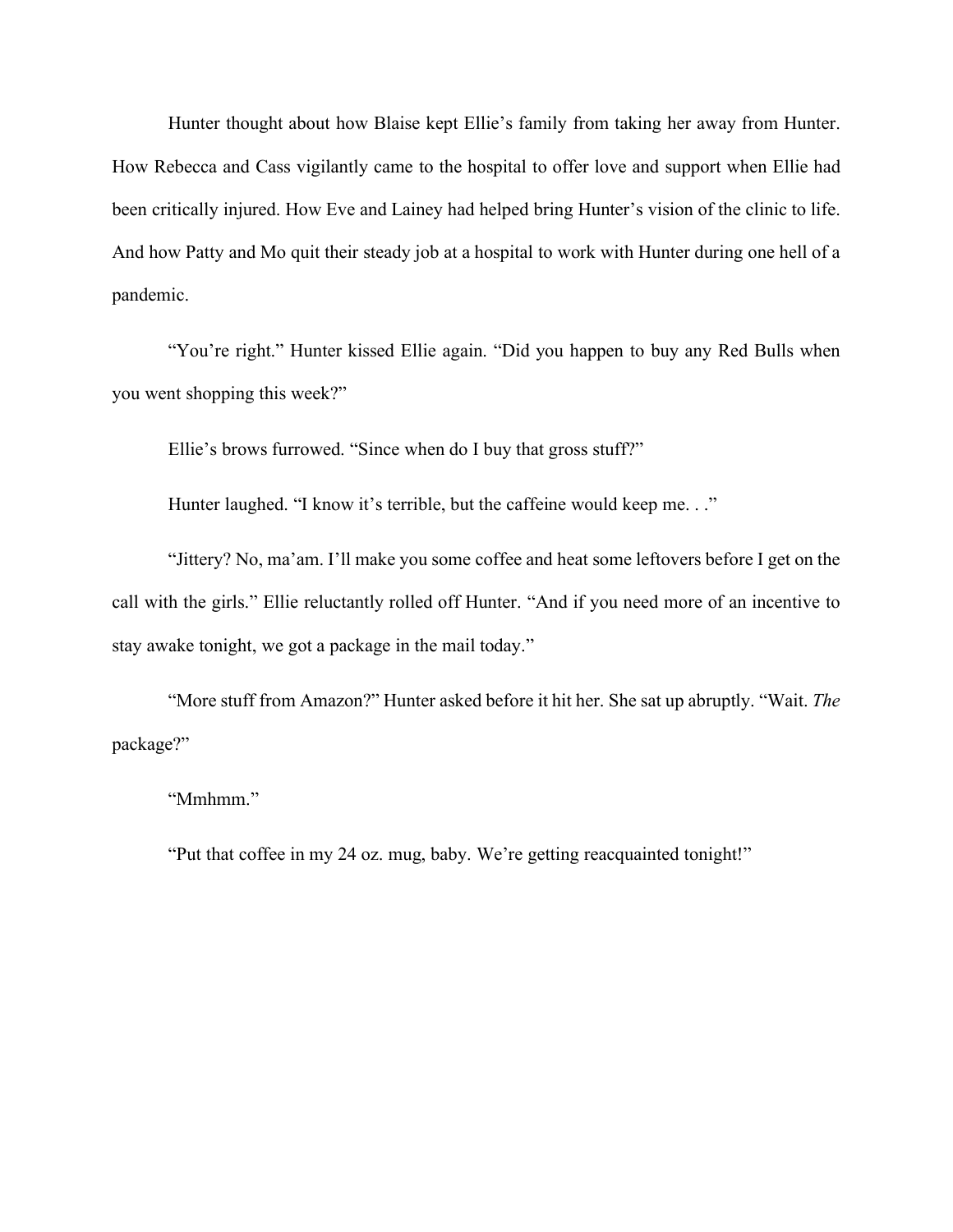#### **Eve and Lainey**

"Knock, knock." Lainey poked her head around the doorway, peeking in on her wife. Eve looked up and smiled. "Hey there."

"I don't want to bother you. . ."

"Lainey, you're never a bother. Come here." Eve set her paintbrush down and beckoned her wife with a wink.

Lainey made her way to Eve, beyond curious as to what she had been painting for the last four hours. Trying not to look *too* obvious, Lainey gave Eve a quick kiss before turning her attention to the easel.

"That's all I get?" Eve teased. "One measly little peck? I've been in here slaving away for hours and . . ."

"And that's exactly why you're getting such a quick kiss. I'm too curious to know what you've been working on," Lainey concluded. "This is exquisite, honey."

Eve chuckled. "Why, thank you, my love. Tell me what you see."

Lainey rolled her eyes playfully. "Always a teaching moment for you, isn't it?"

"For me," Eve nodded. She stood up and wrapped her arms around Lainey's waist. "Hearing you speak about art is enlightening for me. Especially when it's mine."

Lainey leaned her head back on Eve's shoulder and looked up at her. "Why?"

"Because you see things I don't. When I'm painting, my mind tends to stop thinking. I let the emotion take over. Then you come in and interpret what I've done." She turned Lainey towards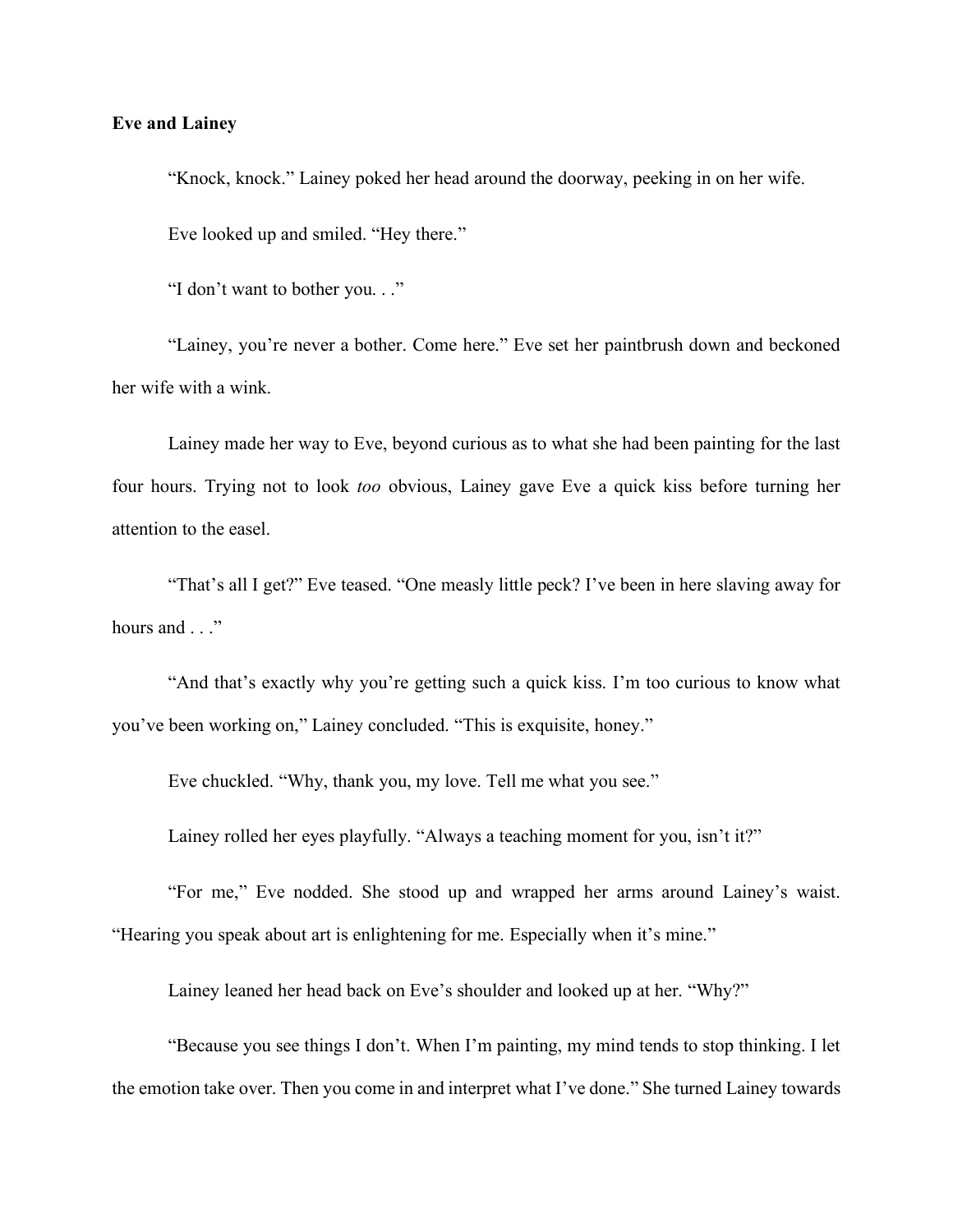her. "You know me better than I do. You *see* deeper inside the meaning of art than anyone I've ever known, including myself. So, when I ask you what you see, I'm *genuinely* curious. Almost anxious to know."

Lainey stared deep into Eve's gray eyes and knew that every word Eve said was what she truly felt. "Good lord, woman. How is it that your words can turn me on as much as your body does?"

Eve's eyebrows shot up. " $I - I$  was only telling you how I felt."

Lainey couldn't help but laugh. It wasn't often Eve Sumptor was caught off guard. Even less when she was at a loss for words. "You're so beautiful when you're flustered. I should try to do it more frequently."

"Please don't," Eve groaned, squeezing Lainey's body to hers in a fierce hug. "I don't particularly like feeling off-kilter. I've had enough of that to last me a lifetime."

Lainey patted Eve's back, then moved her hand down and patted her tight ass. "Oh, come on, Honey. It's different when I fluster you, isn't it?"

Eve touched her forehead to Lainey's. "Yes, ma'am. And you're doing it again."

"I'm sorry," Lainey grinned. Without leaving Eve's arms — her favorite place to be — Lainey turned back to the painting. She loved how Eve's work was now so colorful and alive. This piece, however, was different than the others. Still colorful, there was an underlying theme to this one. "This is new for you," she said softly.

"Hmm?" Eve looked at the painting with fresh eyes. Lainey was right. It was new, and Eve wasn't sure how she felt about it.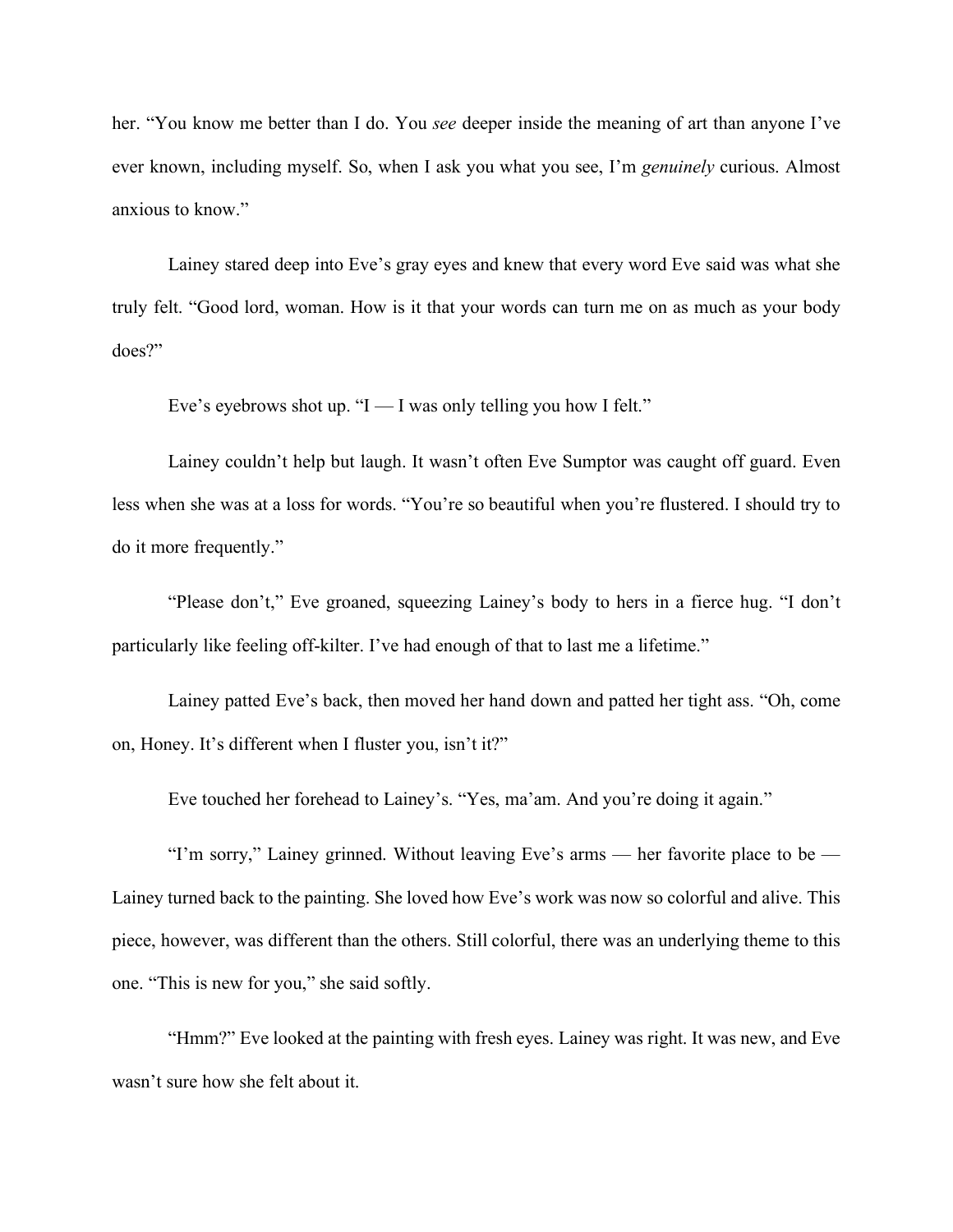"Surrealism isn't something you usually paint, but it's incredible. Look here." Lainey pointed to a dark corner of the canvas. "The darkness only fills a tiny fraction of the painting. Even being there, it is beamed with light trying to protrude into its existence. These figures," she pointed at small, faceless shapes. Even without the help of features like a mouth or eyes, the painted figures looked happy. "I've never seen an artist depict such joy in a character that wasn't made obvious by their expressions: a smile, a twinkle in the eye. But here I can practically see them frolicking with sheer happiness. And the love expressed here between the two larger shapes, the way they intertwine, it's palpable." Lainey turned again to look at Eve. "Is this us?"

Eve studied the painting once more before answering Lainey. "You and the children fill my mind. All I ever want to do is make you all happy. To keep you safe. I guess this is the first time I've ever put that to canvas." She frowned then. "I don't like that the darkness is still there."

"Oh, honey." Lainey touched Eve's cheek gently. "Darkness doesn't just go away when the light turns on. It's still there. Just hidden. If we spend our lives trying to get rid of it, we miss the true meaning of the light. It's there to guide us. To help us through the dark. To make sure we're not afraid of it anymore because we know it can't hurt us anymore."

Eve grinned. "Still reading your psychology books, huh?"

"Oh, stop!" Lainey slapped Eve playfully on the arm.

"I'm teasing you, baby. I think what you said was beautiful. And true." Another glance at the painting. "Maybe we'll keep this one in here."

"I'd like that." Lainey sighed. "I almost forgot why I came in here."

"It wasn't to see me? Touch me? Torture me with your naughty ways?"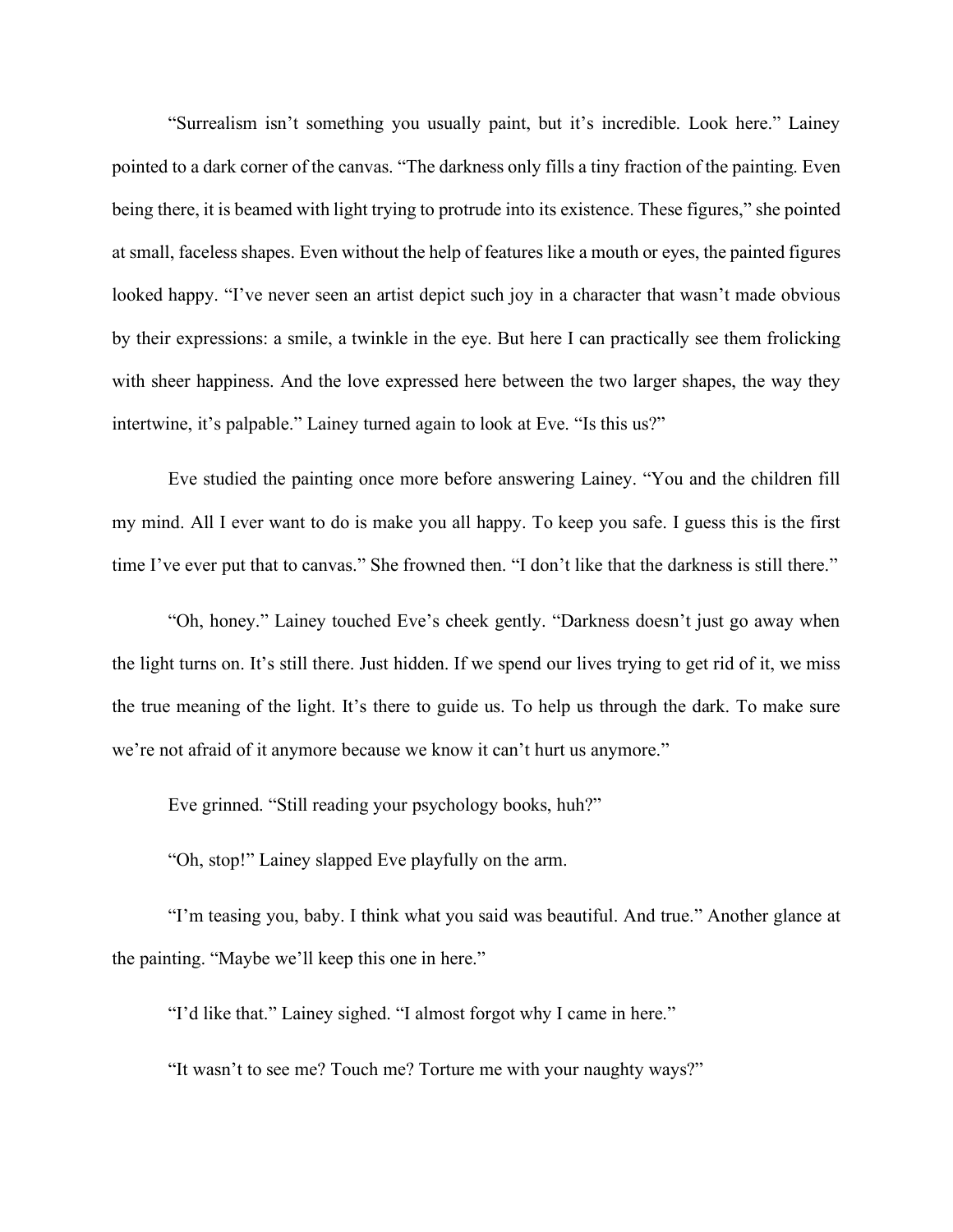Lainey laughed. "The kids are still awake." Her eyes shifted slightly, then came back to Eve once she was satisfied with what she saw.

"Did you just check on said kids?"

"Yes. What good is having a monitor in here if I don't use it? Besides, even knowing Kevin is now a certified lifeguard, I still get nervous leaving them in the pool unsupervised."

"I love the mother you are," Eve said softly. "So? What did you initially come in here for if it wasn't to ravish me?"

Lainey moaned softly. "Stop that! I came in here to ask you if you were ready for the Zoom call with the gang. It's in about," she checked her watch. "Oh, shit! Ten minutes!"

Eve released Lainey and sat down on her stool. "Do I have to?"

Lainey's brow furrowed. "No, Honey. You don't *have* to do anything. But can you tell me why you don't want to? I thought you liked them."

"I do!" Eve blew out a breath. "The thing is Ellie invited me to be on the call with you. But Hunter invited me to her own little Zoom whatever. Lainey, I don't know where I belong."

"Where do you feel more comfortable?"

"Here in my studio. Or with you. Or with the kids watching TV. I'm terrible, aren't I? They are great people. I adore them."

"But you're an introvert," Lainey declared. "I think they'll understand that. Honey, you've been to their parties, you participate, you engage, you've done so much for them and vice versa. But that doesn't mean you have to be involved in everything they do."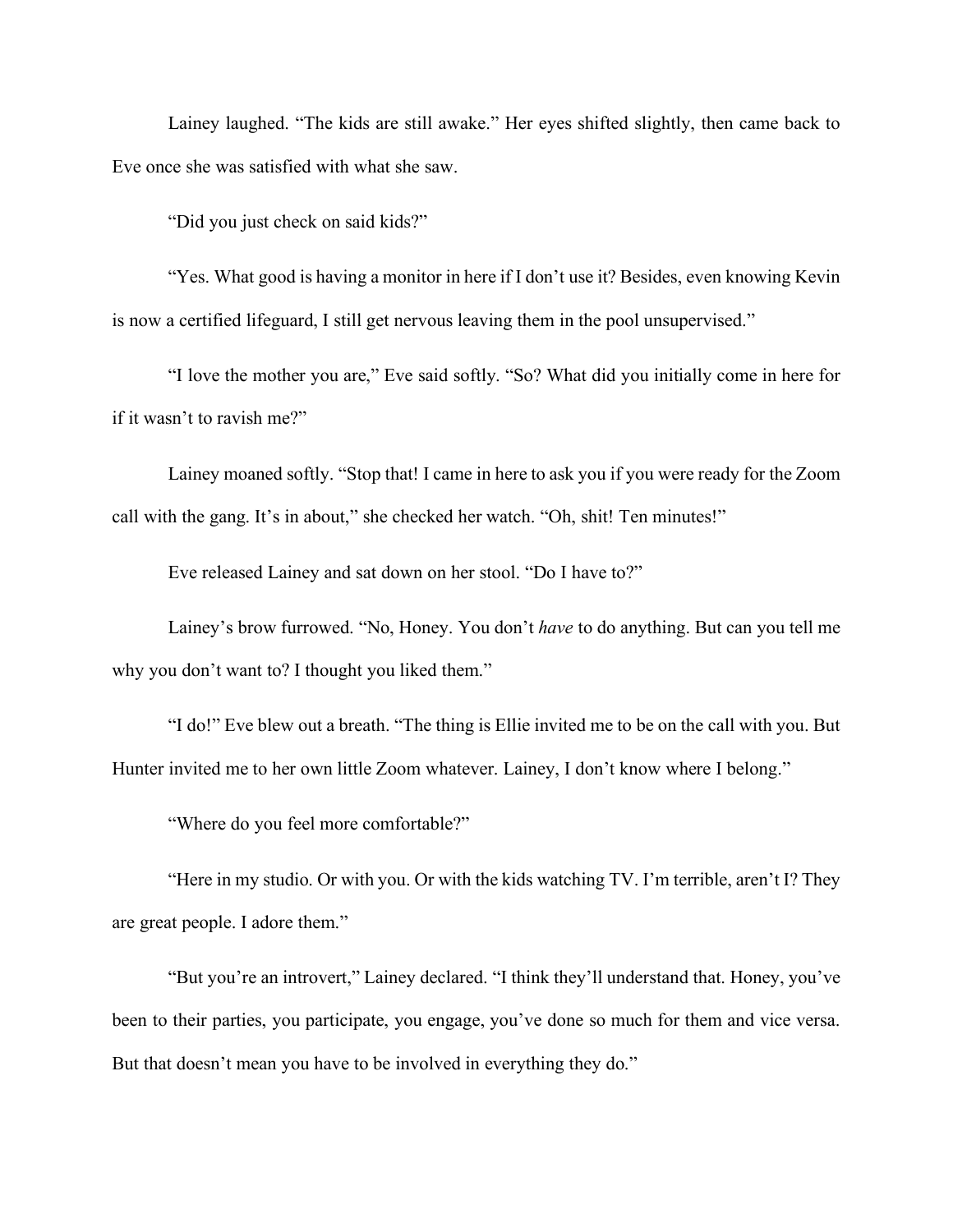"You don't mind me skipping it?"

"No, of course not. Are you going to stay in here and paint?"

Eve shook her head. "I've been in here long enough. I think I'll join the kids in the pool. Then we'll get some pizza, watch a movie, bake some cookies."

"I know what you're doing, honey."

"What?" Eve asked innocently.

"You're trying to sway me."

"Is it working?"

Lainey rolled her eyes again. "Yes. Let me text Ellie."

Eve took Lainey's phone from her once it was out of her back pocket. "Don't cancel, baby. Maybe Ellie put this together because she needs her friends. I'll save you some pizza. And maybe a cookie."

Lainey leaned in close. "If you hope for anything naughty to go on in here later, you'd better save me more than one cookie."

Eve shivered with anticipation. "Fine. Two cookies. And an entire can of whipped cream." She waggled her eyebrows and gave Lainey a wink.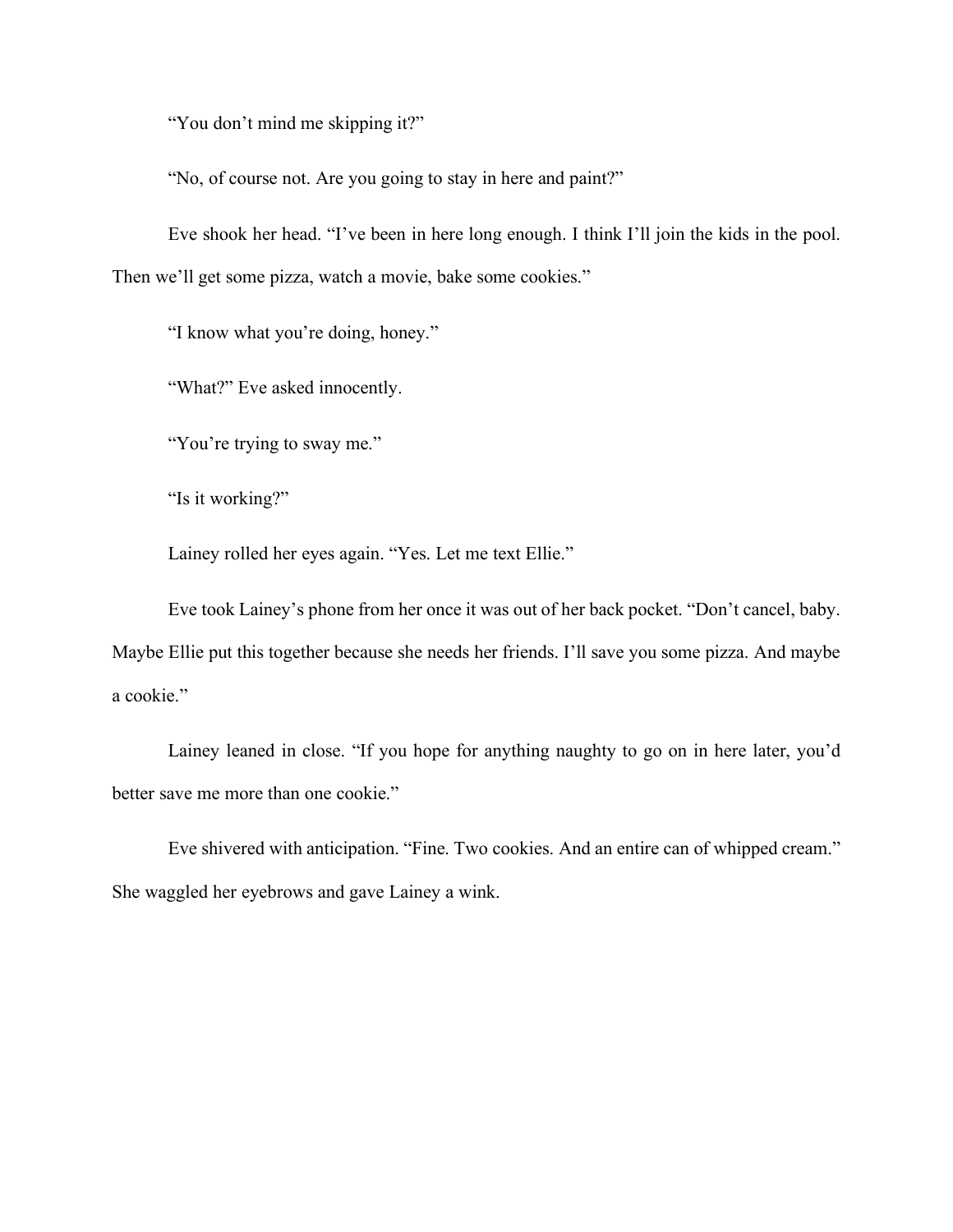#### **Blaise and Greyson**

"Hey, doll." Greyson wrapped his arms around Blaise from behind, his hands traveling up to one of his favorite places. And frowned. "You're wearing a bra."

"I can see why you're so good at your security job," Blaise quipped.

"Ha, ha. Why are you dressed? Are you going somewhere?"

"Yes." Blaise stood on her tiptoes and kissed her husband soundly on the lips. "Into the other room with a bottle of wine."

Greyson watched his wife sashay out of the bedroom; the confusion was written all over his face. "Do you want to elaborate?" he called out as he followed her.

"I told you this morning that I had girls' night tonight, stud. Which means you and Ezra are on your own." Blaise selected a bottle of wine. After a split-second thought, she chose another one as well.

"Wait, you never told me that."

"Sure, I did. Right before I did other things to you that blew your . . . mind." Blaise chuckled at the double meaning of her words.

"And you expect me to remember *anything* after that?" Greyson grabbed Blaise as she was passing by him, lifting her onto the counter.

"You realize that the last time you did this to me, we got Ezra," she reminded him with a wink.

"Would it be so bad if that happened again?" he asked as he kissed Blaise's neck.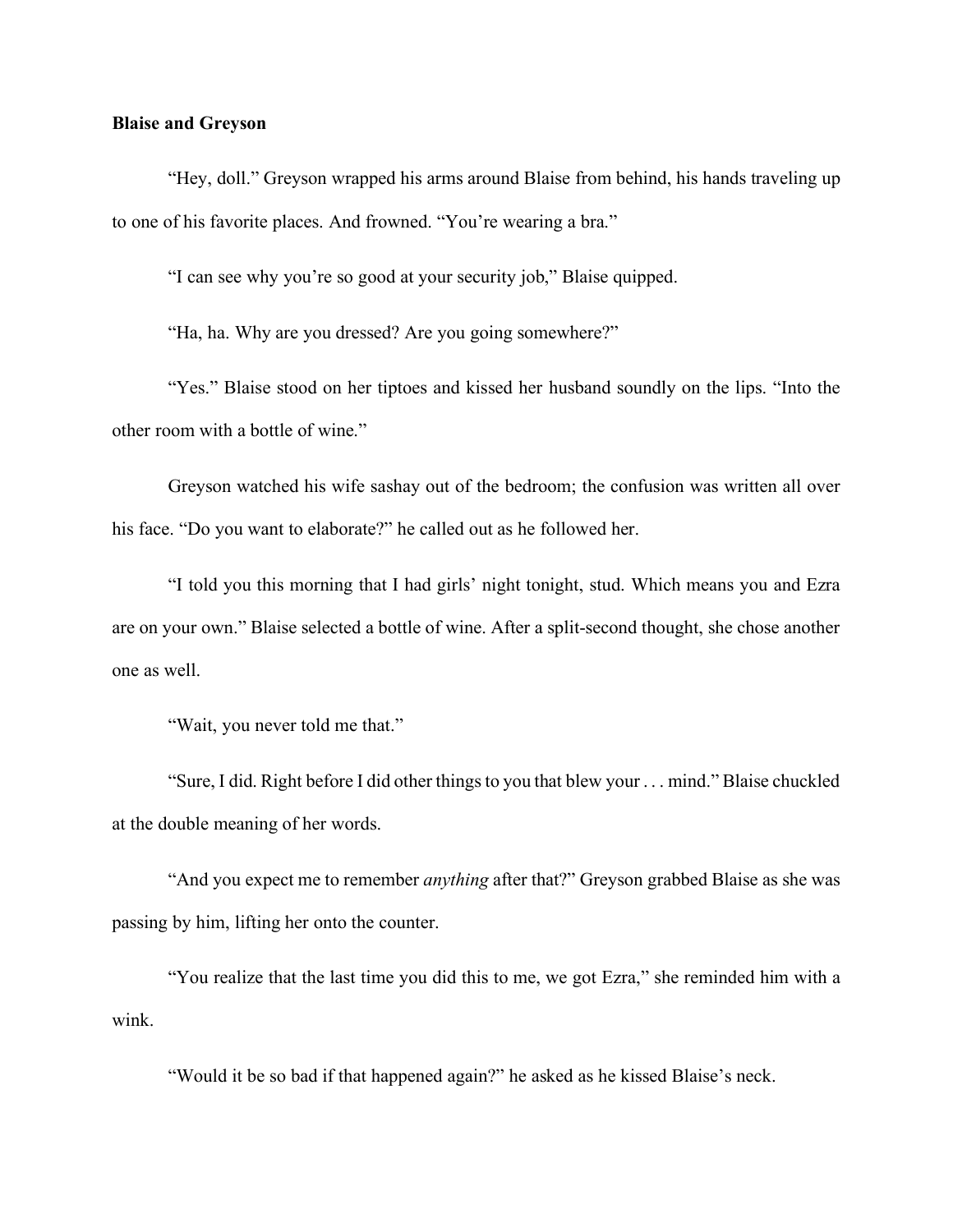"Uh." Blaise pushed Greyson back to look him in the eye. "What?"

"What what? Would it be a terrible thing if we had more babies?"

"Greyson Steele, are you telling me you want me to get as huge as a house, unable to see my feet, miserable, and rip myself open *again*?"

Greyson blinked at her. "Well, that's, um, not exactly how I thought about it. I was thinking that Ezra would enjoy having a sibling."

"He has one. Piper."

Greyson sighed. "I know that, doll. But she's traveling now. I thought maybe someone a little closer to his age would be good for him."

"Another baby," Blaise repeated with an eerie seriousness. "I don't know if I want to go through that again, Greyson."

"The misery fades, doesn't it, doll?"

"Oh, I hadn't realized you'd given birth before." Blaise rolled her eyes. "That's not what I meant anyway. Finding out Piper was alive was one of the best things that has ever happened to me. But I don't know if I can explain the trauma, Greyson. Every second I spent in that hospital giving birth to Ezra was filled with terror that something was going to happen to him. That someone would take him from me like they did Piper."

Greyson caressed Blaise's cheek. "But they didn't, doll. I won't let that happen."

Blaise sighed as she kissed his palm. "I know that deep down inside. Unfortunately, it doesn't take the fear away. Besides, I love our life now. Well, other than the fact that my daughter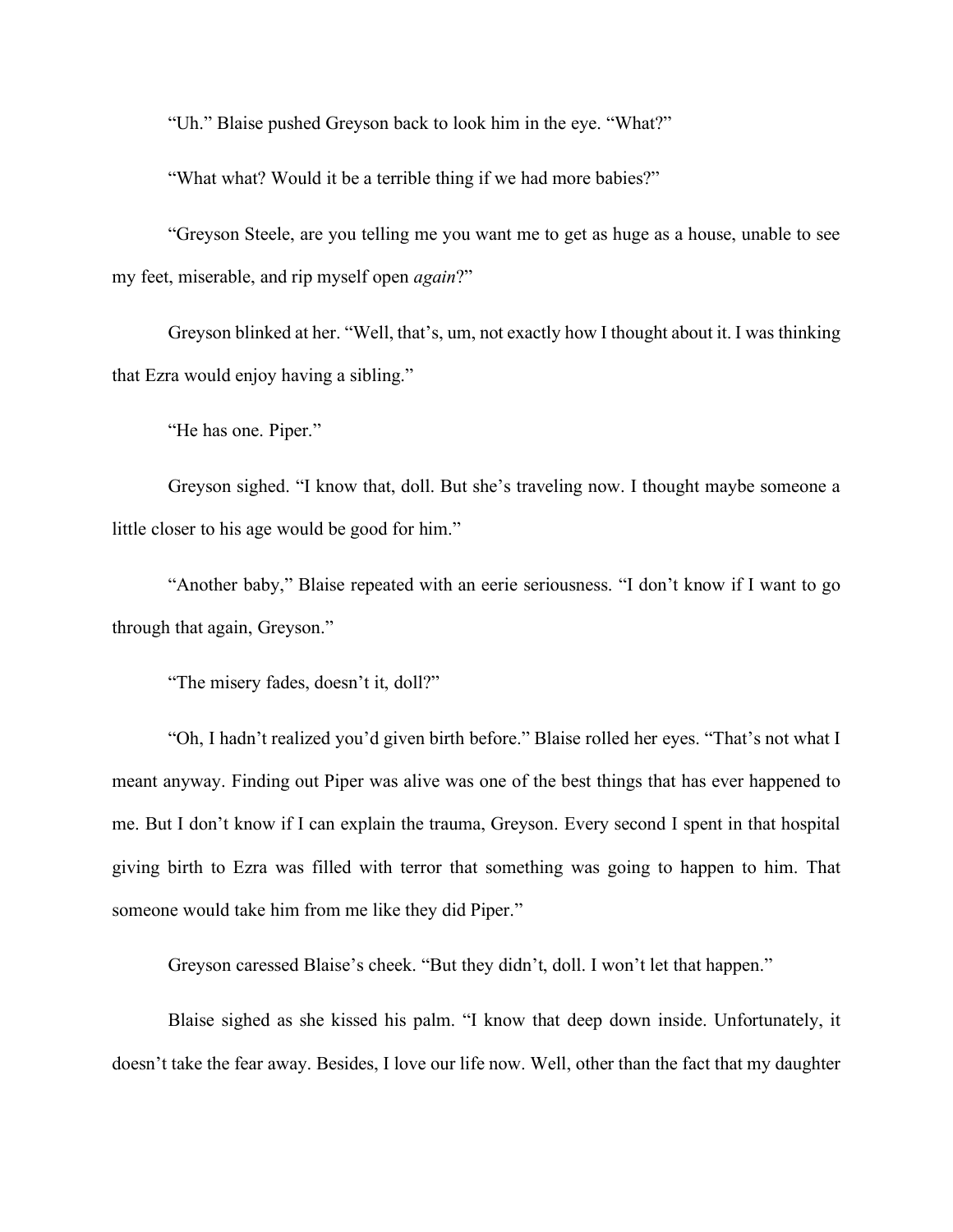is quarantined in another country, I can't leave the house, and there are times when I've plotted your murder because you're stubborn as a mule."

"*I'm* stubborn?" Greyson laughed. "Woman, you *invented* stubborn!" He wished she had talked to him about how she felt before. He knew she had been anxious at the hospital when Ezra was born. He just hadn't understood how deep that wound went. "Hey, doll. I love our life, too. Even if you never invite me to these little get-togethers you have. It makes me wonder what happens at them."

Blaise snorted. "Never invite you? Do you know how many times I'm teased because of the grass stains you *always* seem to make sure I have?" She bopped him on the nose with her fingertip.

"That doesn't count. I still don't know what happens during these girls' nights." Greyson narrowed his eyes. "Have you ever thought about being with a woman?"

Blaise burst out laughing. "Is *that* what this is all about? You're afraid I'm going to leave you for a woman?"

"No. Not — not really."

"Oh my god. See? This is one of those times I plot your murder." Blaise glanced behind her. Ezra was still napping in his favorite spot his daddy set up for him. A small tent surrounded by a mountain of pillows and a fake campfire. She smiled at the sweetness of the scene. Maybe one more wouldn't be so bad. Of course, Blaise wasn't about to tell Greyson that now. "Yes."

Greyson, who had followed Blaise's gaze, looked back at her. "Yes?"

"I've thought about being with a woman before."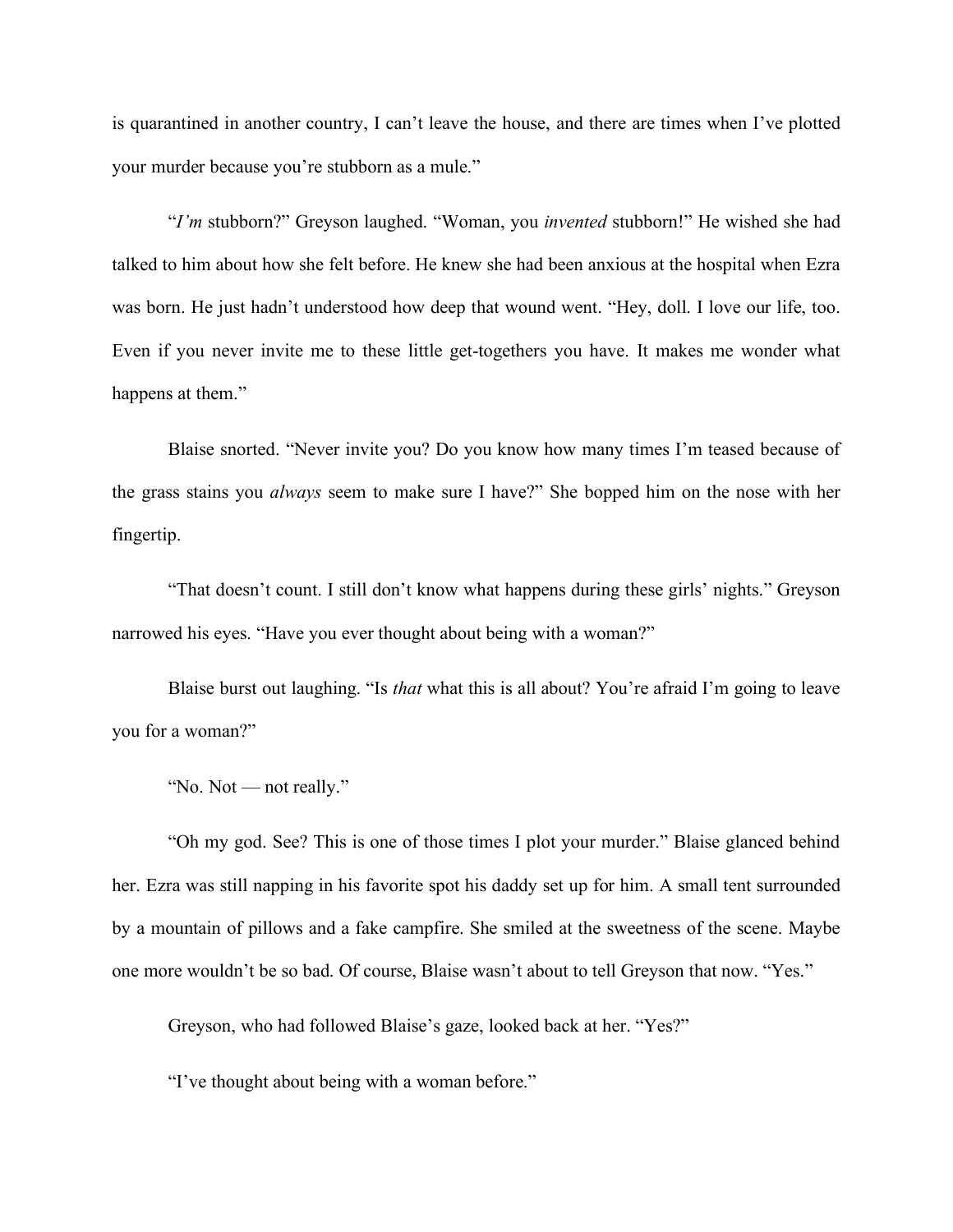He was surprised, disheartened, and slightly aroused. Greyson cleared his throat, disgusted with his typical male response to her answer. "Ellie?"

"All of them," Blaise answered. "I mean, have you seen my friends? My *lesbian* friends? It takes all the willpower I have to turn down their offers to make me 'family.' That's what most of the night is all about. They show me what it could be like being with a woman. I have to admit it's tempting. Seeing how sensual it is for a woman going down on another woman. I pinch myself constantly to remind myself I'm married. They are, too, but it's all consensual." Blaise tapped her finger on her chin. "Hmm. I wonder how it will be tonight since we can't be in the same room. Ooo, maybe toys will be involved! The naked pillow fight might be hard, though. What fun is it hitting yourself and pinching your own nipples?"

Greyson's mouth had dried up. Speaking of up . . . any red-blooded man would take the image Blaise just described and play it in his head. On loop. In HD. On a projector screen. Greyson Steele was as red-blooded as any other man. His wife was hot. Her friends were hot. He was . . . not happy.

"That was *not* nice," he growled. Greyson wasn't sure what he was most upset about. That Blaise had teased him or that his damned body had a typical male response. He had hoped with all the women that surrounded him, he had learned to be more sensitive. And perhaps immune to such antics by his frustrating wife. *I guess I still have some work to do on myself.*

Blaise looked down and chuckled. "Oh, I think your other head disagrees. He found it quite nice. It's what you get." She hopped down from the counter. "You questioned my loyalty."

"I did not!"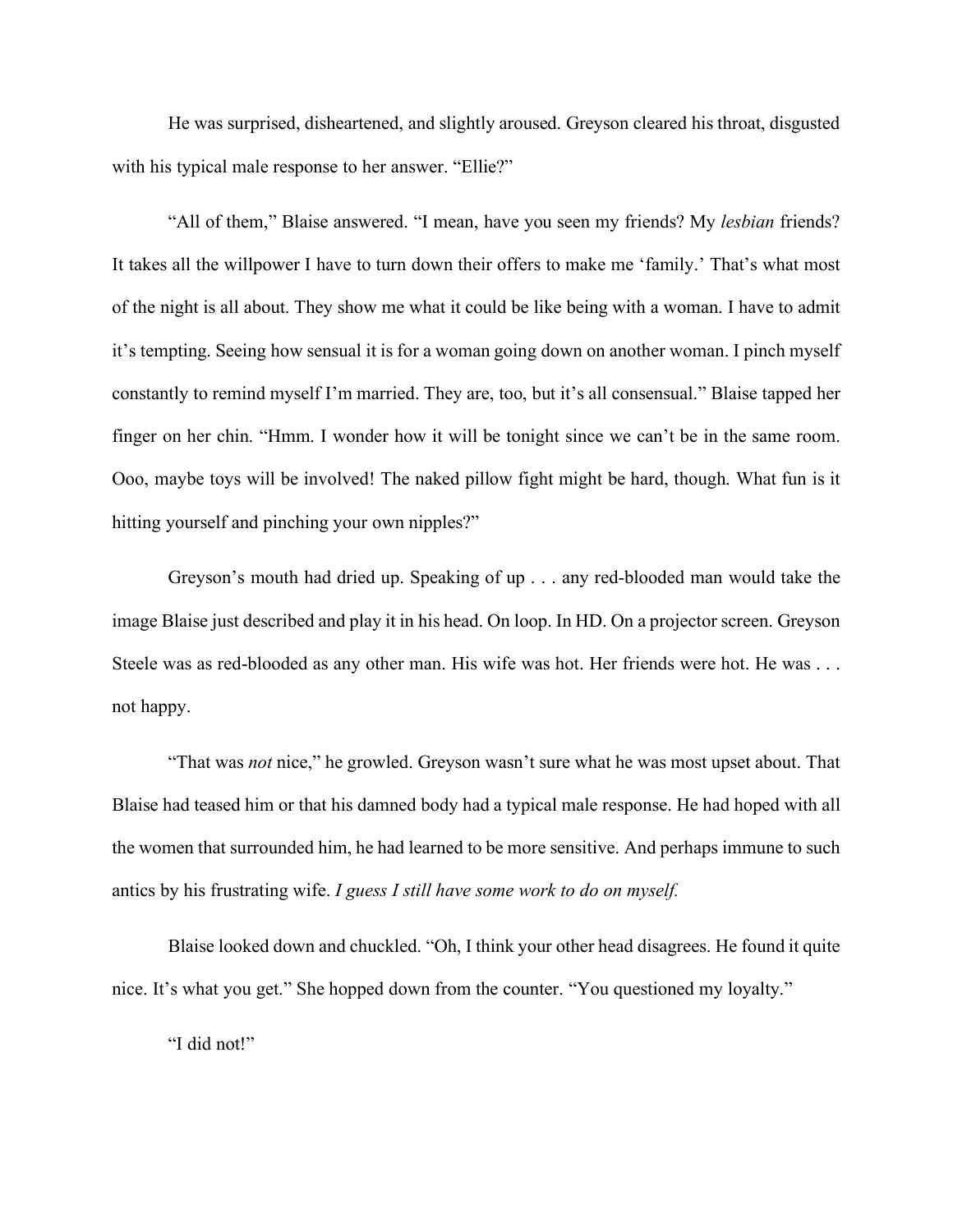"You did, too!" She stood there in the middle of the kitchen, hands on hips, and a stern look on her face. "I *love* my friends, stud. Very much. But for some odd reason, I'm *in* love with you. Not to mention, I'm straight. *And* all of my friends are married! Happily! I thought we were, too!"

"We are!" Greyson returned, lowering his voice to a whispered shout so he wouldn't wake Ezra. "I don't doubt you, doll," he said quietly. "But I'm not naïve enough to think it can't happen. Lainey was married to a man. So was Eve."

"The difference is, neither of them *wanted* to be married to those men. I married you, Greyson, because I *wanted* to. Because I love you. I want to be with you."

Greyson took a chance walking up to his fiery wife and wrapped her in his arms. "I love you, too, doll. I'm proud that you want to be my wife. Even when you're plotting my murder."

Blaise chuckled. "Yeah, well, now I'm recruiting the girls to help me bury the body."

"Guess it would be futile to ask you to keep this between us?"

Blaise shrugged. "Probably. What are you and Ezra going to do while I'm relaxing and drinking wine?"

"Oh, I don't know. Boy stuff. Drink beer, smoke cigars, watch NASCAR."

"I swear, Greyson Steele, if you let my son watch NASCAR, I will divorce your ass and marry a woman!"

Greyson grinned down at his wife. "Oh yeah? Who? They're all taken."

A sly smile blossomed on Blaise's lips. "Not Kiara."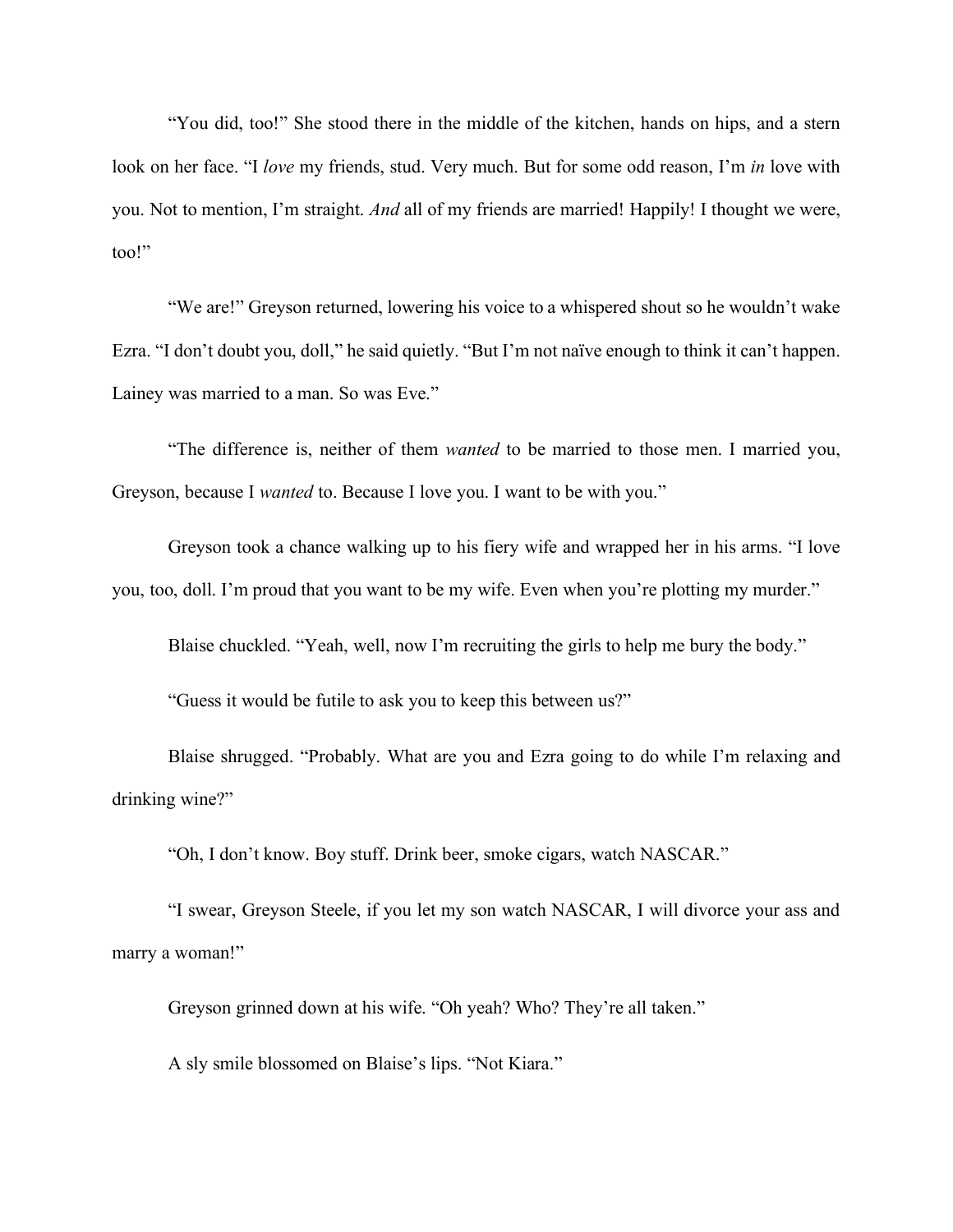The blood drained from Greyson's face. "Shit. No NASCAR. Can we still smoke cigars?"

Blaise shrugged. "Yeah, as long as they're good ones. Whiskey instead of beer. And, for the love of everything holy, will you please teach the boy to gamble? Geez. How will we ever get out of this shithole if we don't teach our child to lie, cheat, and steal?"

Greyson roared with laughter. "God, I love you, woman!" He emphasized his words with a long, passionate kiss.

"Mummy?"

Blaise pulled away from the kiss. *Dammit.* "Hi, sweet boy. You have the *best* timing! You must get it from your daddy."

Ezra hadn't a clue what his mummy was talking about. All he knew was he was hungry. "Hungy."

Blaise picked him up, smooched him all over his face causing him to giggle and held him out to Greyson. "Good luck. Mummy is off for the next couple of hours."

"Be good!" Greyson called out as Blaise strode down the hall, two wine bottles in hand.

Blaise held the bottles up in the air and wiggled her butt for Greyson's amusement. "Don't worry, stud. I'm *always* good."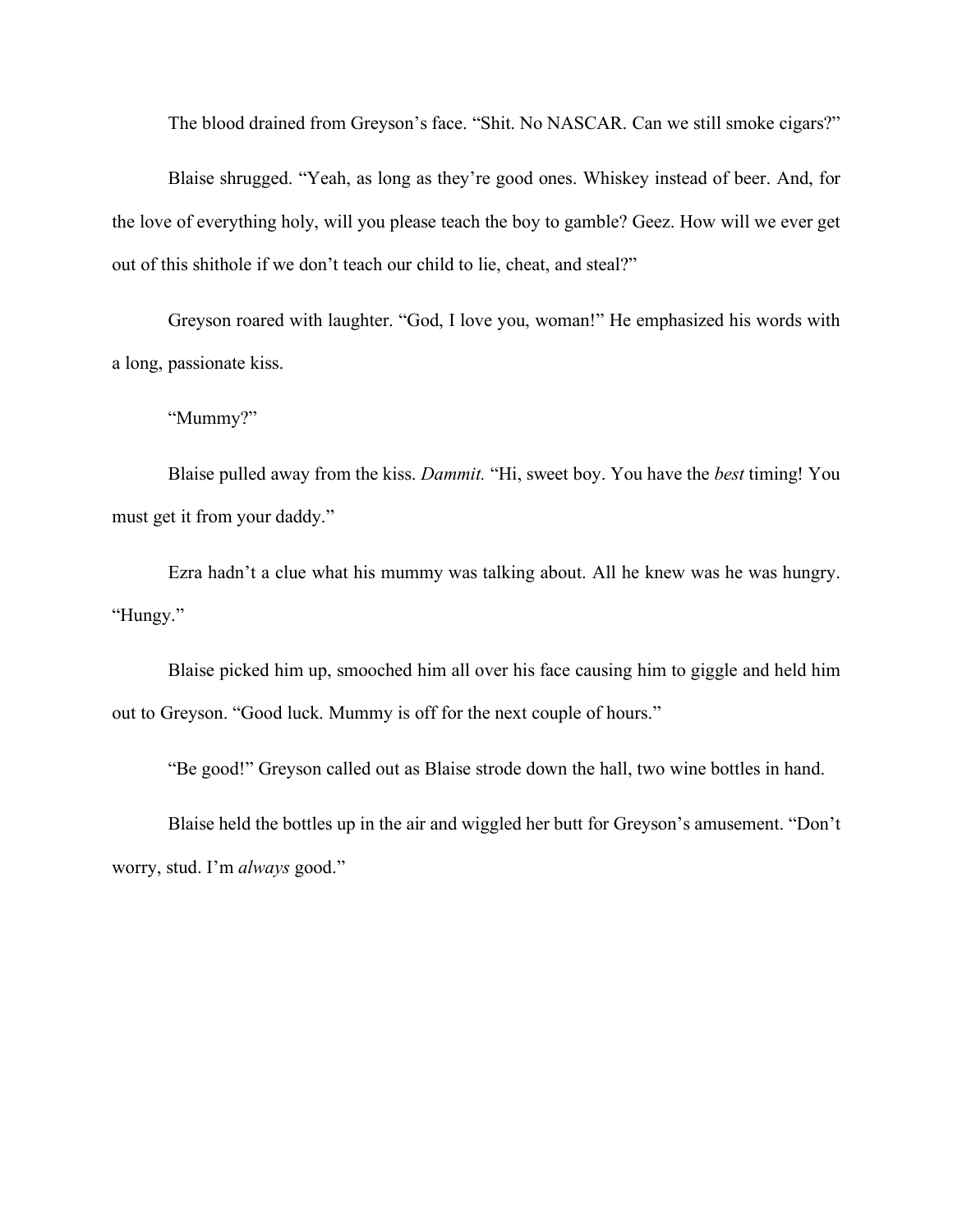#### **Patty and Mo**

Mo flopped back on the bed and let out a long, suffering groan. "I just want to sleep for the next twenty-nine hours."

"Why twenty-nine?" Patty asked as she tossed a t-shirt at her wife. "You need to get out of those scrubs. And take that duvet off the bed so we can wash it."

"Can't move. Too tired."

"You have to move. You need to shower and get ready for your call with Hunter and Cass."

Mo groaned again. "I've seen enough of Hunter to last me a lifetime, mama. I swear, when she said she was leaving trauma and opening a clinic, I thought following her would mean a cakewalk."

"That was your first mistake, sugar. You've known Hunter long enough to know that wherever she goes, stress follows." Patty sat next to Mo and patted her leg. "Hunter didn't cause this pandemic, sugar. You focusing your exhausted anger on her isn't fair."

"I know," Mo sighed. "It's just weird having her as my actual boss. I mean, at the hospital, she was a superior, but she could flat out fire me now. And tell me what to do. Or what not to do. It's not a good best friend dynamic."

"You're tired, and you're making this much harder than it needs to be, Mo. Hunter is Hunter. She never carries over her duties as your 'boss' into your friendship. Why are you?"

"I'm a dumbass?" Mo responded self-deprecatingly. "I don't know why she drives me crazy sometimes."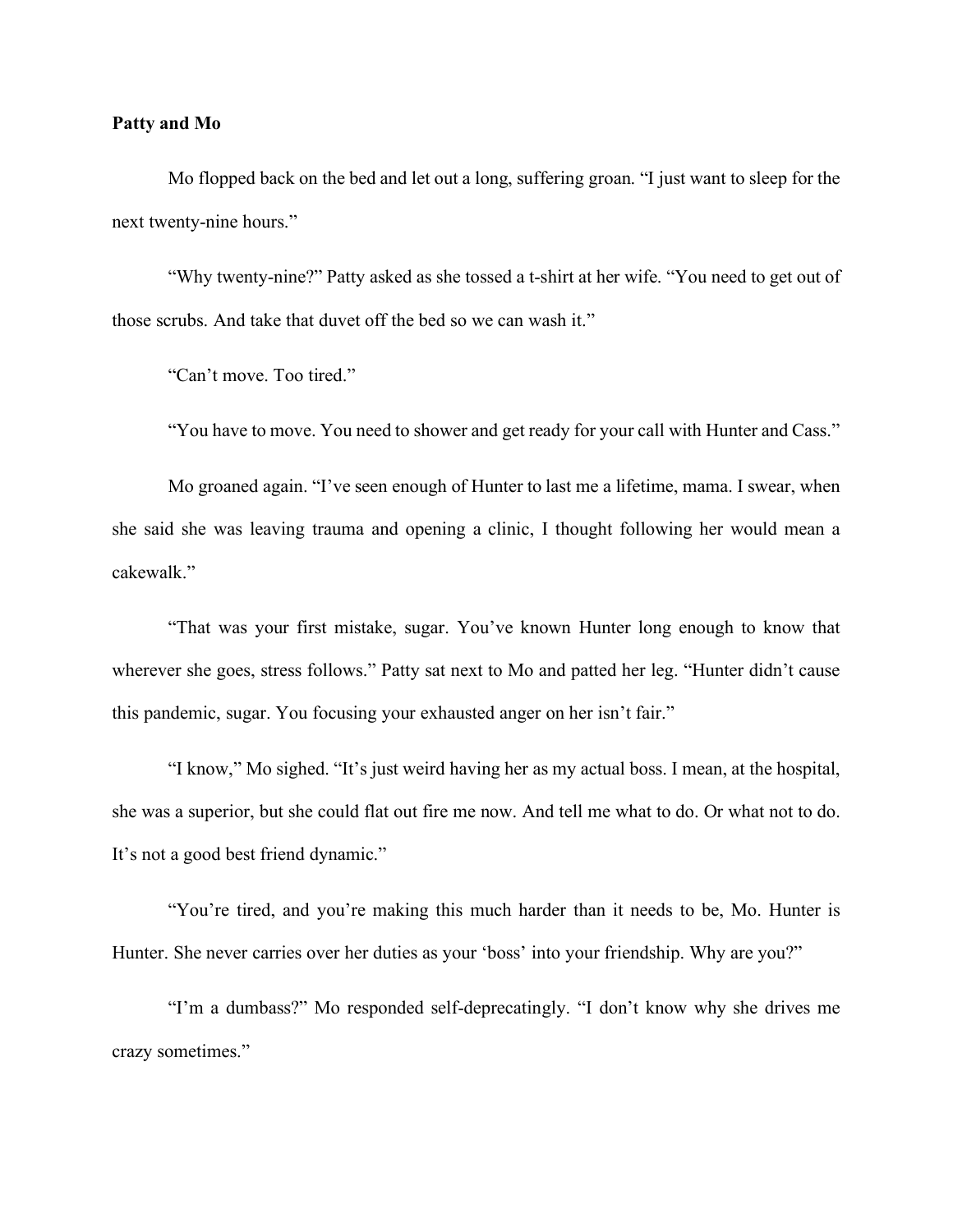"Maybe because you constantly put yourself in competition with her," Patty answered carefully. She knew this was a touchy subject for Mo. Ever since they were teenagers and Hunter grew up tall, slender, and beautiful, Mo began to think she never measured up. She wasn't tall, or thin, or even what you would call classically beautiful. Though, to Patty, she was perfect. Well, maybe not perfect. Mo could be crude, rude, and socially inept. But God help her, Patty loved all of Mo's imperfections.

"See? Even you think I don't live up to Hunter's awesomeness."

"Oh, pssh, child! Don't you dare turn your insecurities around on me! I won't allow it." Patty stood and put her hands on her hips. No one in their right mind would challenge a woman like Patty. No one ever accused Mo of being in her right mind.

Mo sat up and rubbed her face roughly. "You just said. . .!"

"What I *said* was *you* put yourself in competition with her. Damn of it is, *you're the only one who does that!*" Patty scolded harshly. "Why on earth do you think I married you?"

Mo opened her mouth to give a flippant answer, but nothing came out. Nothing came to mind. "I — I don't know. You're bopping me on the back of the head most of the time because of my dumb antics."

Exasperated, Patty threw her hands up in the air. "You can be the most pigheaded, knucklehead there ever was. But you're *my* pigheaded knucklehead! When we first met, I didn't think we would be compatible. You were so wild and I . . . well, I thought I had already sowed my oats."

"You know, you're not that much older than I am," Mo said softly.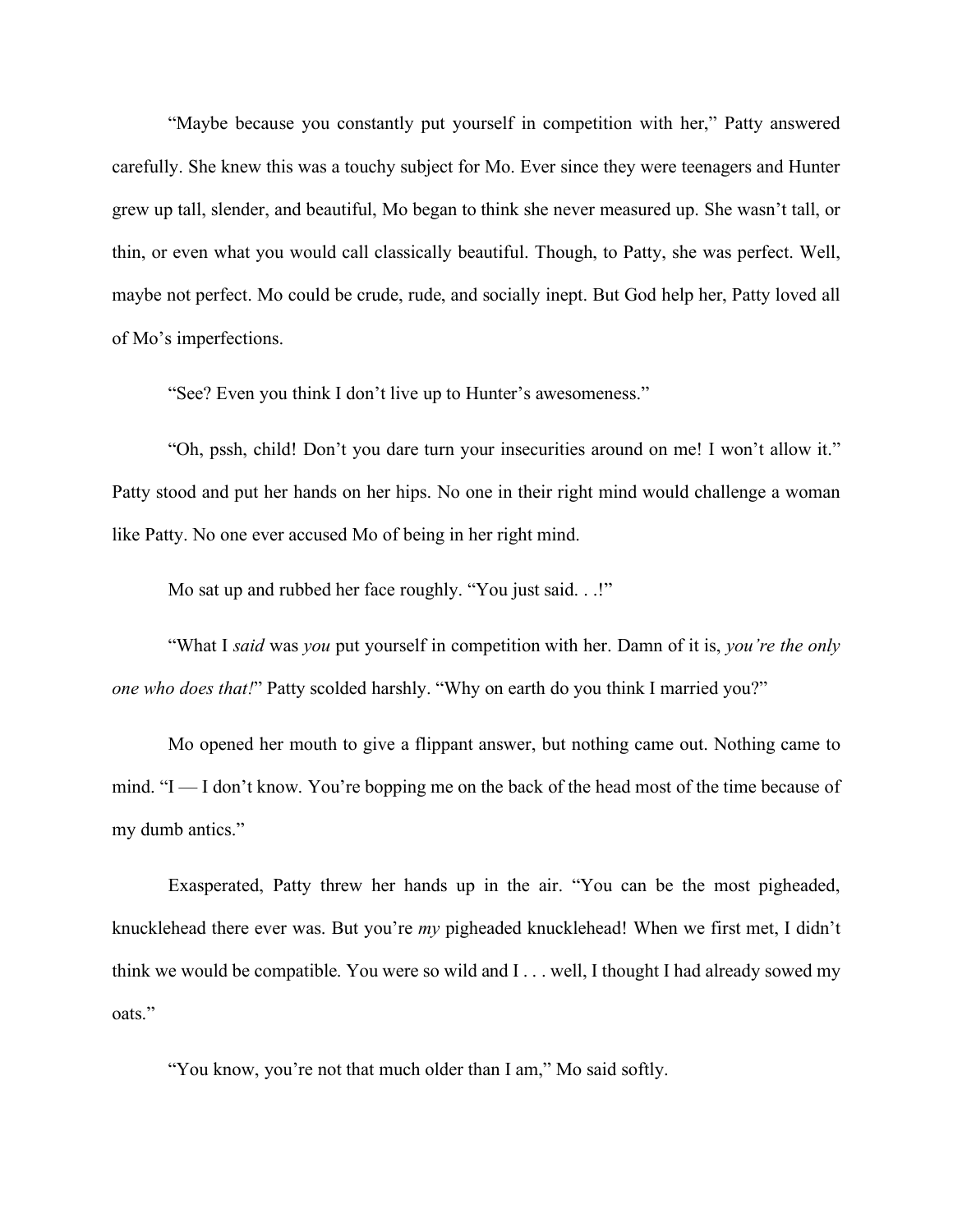Patty sat down beside her wife and sighed. "When it came to relationships, I was, sugar. I had been hurt so badly by those I thought loved me. I was convinced that I would end up alone, and at the time, I was fine with that. Mo, it was your stubbornness that got me to open my heart to you. Yes, it annoys the hell out of me sometimes. But you wouldn't be you without it. And I wouldn't love you if you were any different than you are."

"And the bopping?"

"Love taps," Patty grinned. "I have to keep you in line somehow."

Mo snickered. "I guess so." She glanced over at Patty. "Why me, Patty? You could have anyone you wanted. Why did you settle for me?"

"I didn't *settle* for you, Mo. I fell for you. You're different than the others. You challenge me. You keep me on my toes. You keep me feeling young. I fell in love with your unique way of courting me."

Mo laughed. "I texted, called, and emailed you like every five minutes asking you out."

Patty nodded. "You sure did. And you brought me flowers, chocolates, and little gifts. You weren't afraid of looking silly or desperate."

"I *was* desperate! Desperately in love with you!" Mo shook her head with a smile. "You made me work hard for a yes!"

"I needed to know your wild butt was serious because I wasn't about to go through another heartache. Mo, sugar, neither one of us is perfect. But maybe we're perfect for each other."

Mo took Patty's hand. "I think we are. I'm a little confused about how we got from me sleeping for twenty-nine hours to this, though."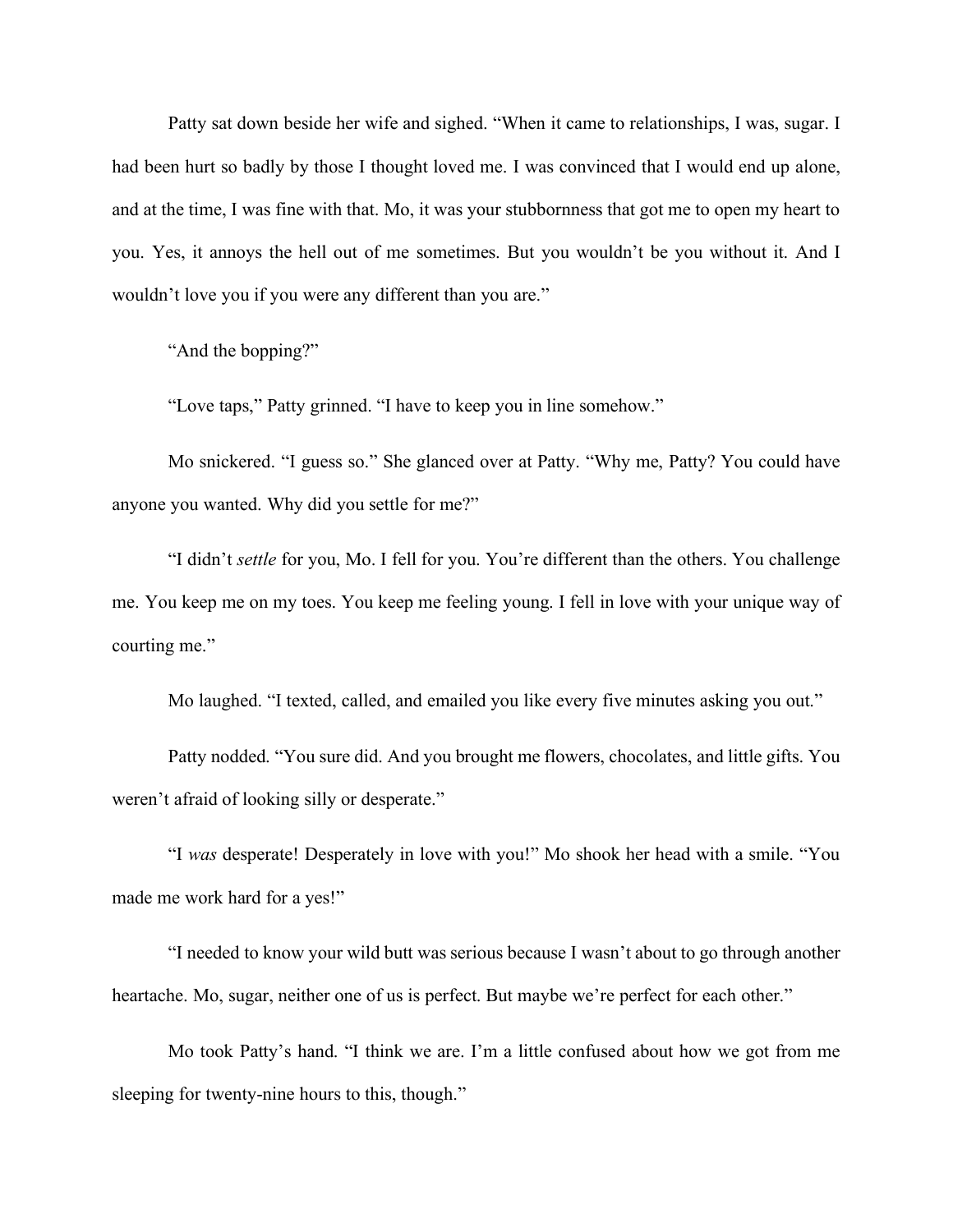"Like all of our conversations, my dear, we take detours. Now, I have to shower before getting on my call with the ladies. Are you going to hang with Hunter and Cass? Or should I tell Ellie you're too exhausted?"

"Would you really make excuses for me?" Mo asked sweetly, batting her eyes.

"Oh, child, don't ever do that again! You can't pull off the innocent look. And, yes, I would make excuses for you. Now you answer my question."

Mo blew out a breath. "Yeah, I'm going to *hang* with Hunter and Cass. Kinda lame, though, because we can't play cards or nothing." She thought about that for a minute. "Which means they can't take my money. Heh! I may like this Zoom whatever a lot better than poker night."

Patty pursed her lips to keep from laughing. "Me, too. I get tired of hot dogs when you lose." Patty leaned over and kissed Mo on the cheek. "Shower time."

Mo swung her short legs back and forth as she thought about everything Patty had said to her tonight. She smiled as she replayed each word. When she got to the end of their conversation in her head, Mo's eyes widened.

### *"Shower time."*

Mo jumped up like the bed was on fire and began stripping down. "Wait for me!"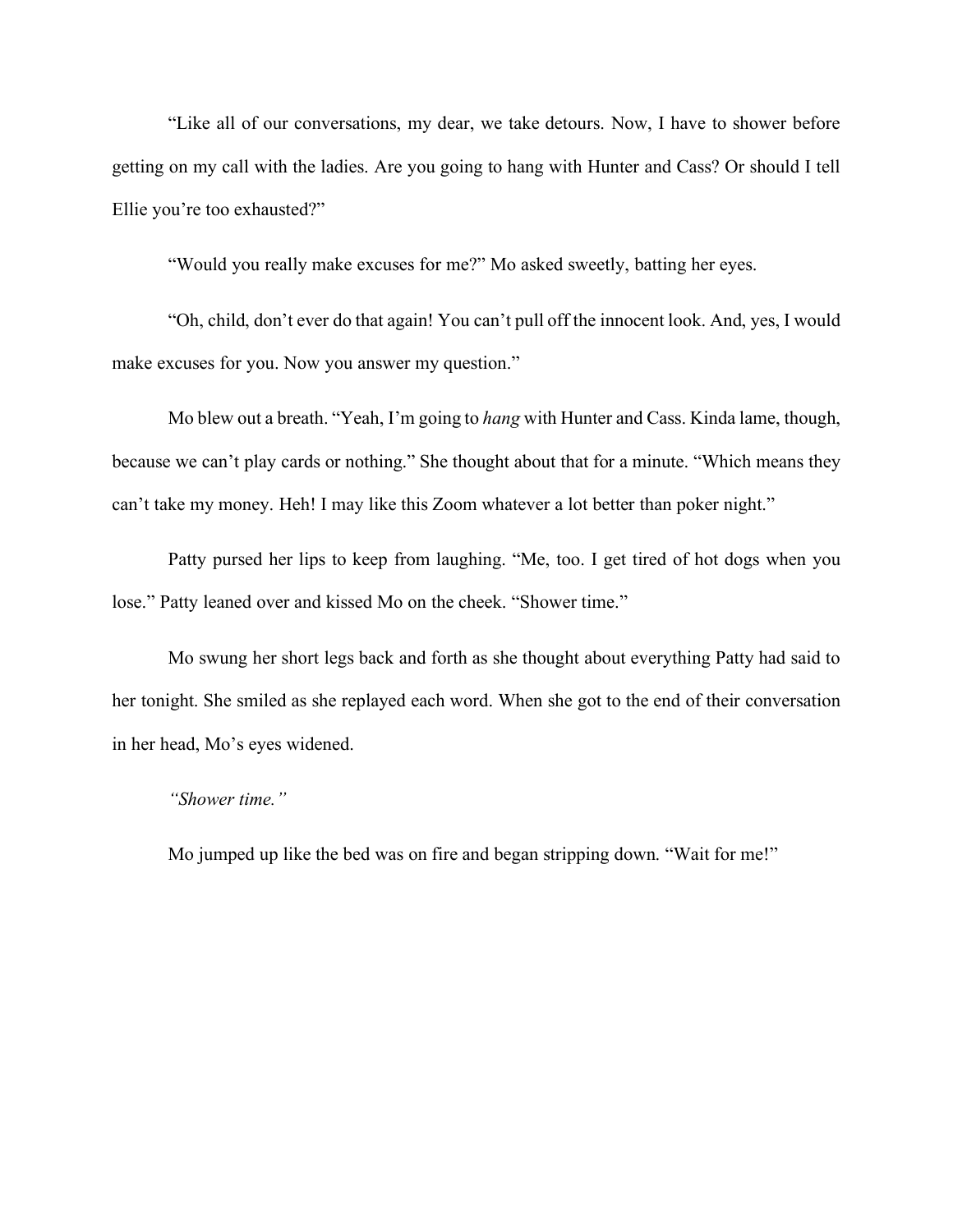#### **The Ladies**

Ellie logged into her scheduled Zoom meeting and waited for the others. She popped a grape in her mouth and smiled. Hunter had grumbled playfully when Ellie supplied her with "healthy" snacks for her meeting. Hunter let Ellie know *many* times while she was preparing the snacks that the poker games Hunter was used to during girls' night had all the "good" stuff. Salty chips, savory dip, peanuts, and whatever else they could find that was bad enough to clog an artery or two. It wasn't until Hunter tasted one of the veggie dips Ellie had made that Hunter happily took off with her snacks in hand.

"You're already smiling, and we haven't even started yet."

Ellie looked up at her iPad and saw Blaise settling in. "Hey, sweets."

"Hey, yourself, babe. I can't believe I'm the first one here. So, why the smile?"

"I can hardly believe it myself. It's almost as though you thought I'd have red velvet cake waiting for you."

Blaise's head snapped up, and she looked closer at the computer. "Do you?"

Ellie laughed. "No, silly. Did you think I would email it to you?"

"Well, as my best friend, you'd *think* you'd find a way to get me what I crave the most in this world." Blaise rolled her eyes dramatically as she poured herself a glass of wine.

"You are a nut. I will bring you some red velvet soon. I promise. And I was smiling because I was thinking of Hunter."

Blaise took a sip of her wine. "You two are disgustingly cute," she said after she swallowed.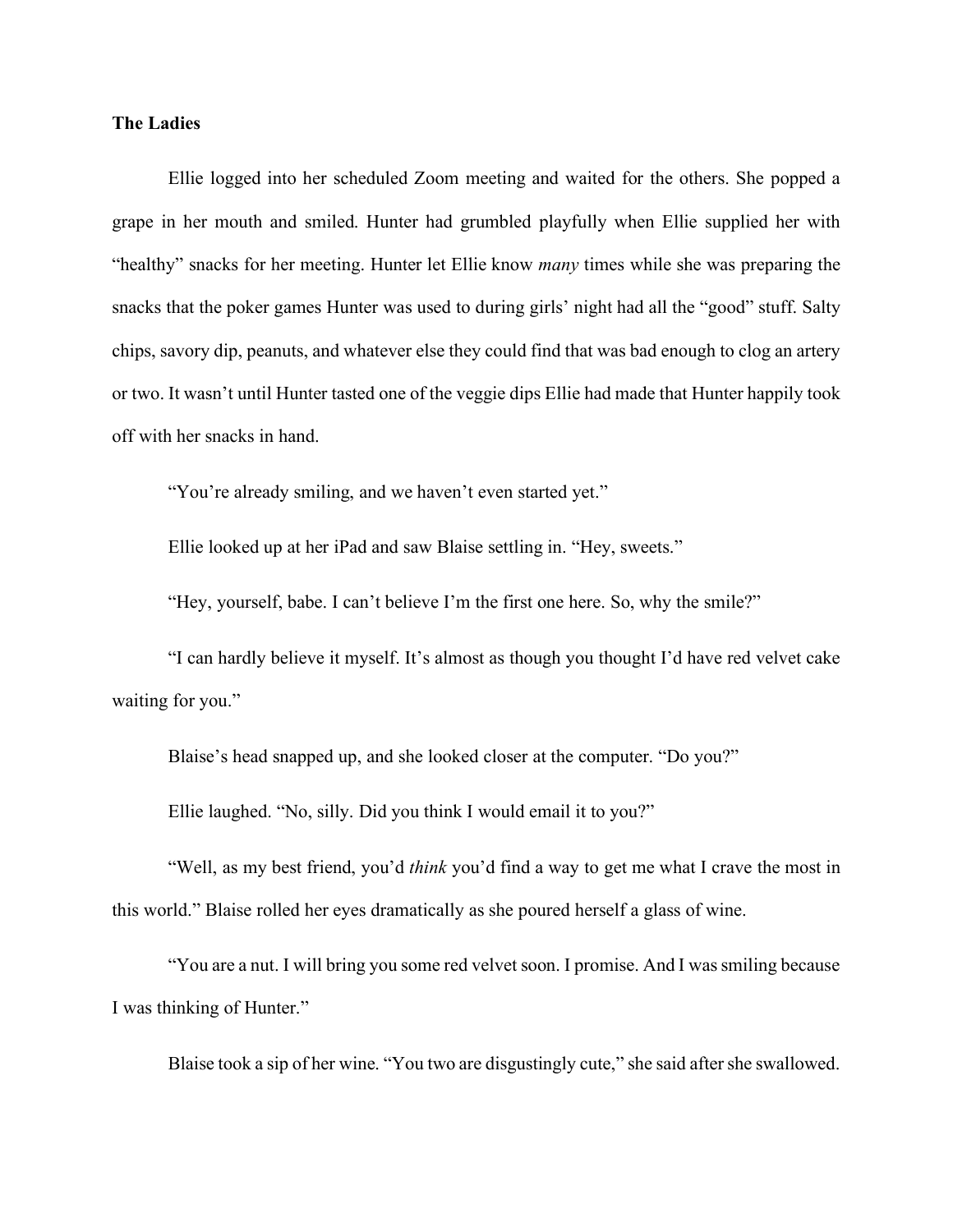Patty's smiling face popped up on the screen. "Who's disgustingly cute?"

"Hey, mama Patty! And, guess. You know it isn't Greyson and me."

"Oh, I don't know. You two are pretty cute when you're bickering," Patty grinned and turned her attention to Ellie. "Hello, child. I'm guessing you and Hunter are giving Blaise a cavity again."

"Hey, mama. If Blaise is getting a cavity, that's totally on her and her weakness for sweets."

"Sweets?" Lainey adjusted her camera until she was centered perfectly in the frame. "Who has sweets? Hello, ladies."

Ellie, Blaise, and Patty all greeted Lainey enthusiastically.

"I have grapes and cheese, Blaise has wine, and Patty?"

Patty held up a bowl. "Cereal."

"You know," Lainey said with a chuckle. "These get-togethers were much more appetizing when Ellie was cooking for everyone."

"You ain't lyin'," Blaise muttered. "By the way, I'm hungry now."

"Are you Grubhubbing?" Ellie asked when she saw Blaise on her phone.

"Heh, kind of. I'm texting my hubby to bring me some grubby." Blaise snorted with laughter and muttered "hubby grubby" again. "Who are we missing?"

"Rebecca," Ellie answered. "And Eve?"

"Oh, um," Lainey cleared her throat. "Eve decided to spend time with the kids tonight. She sends her love and apologies."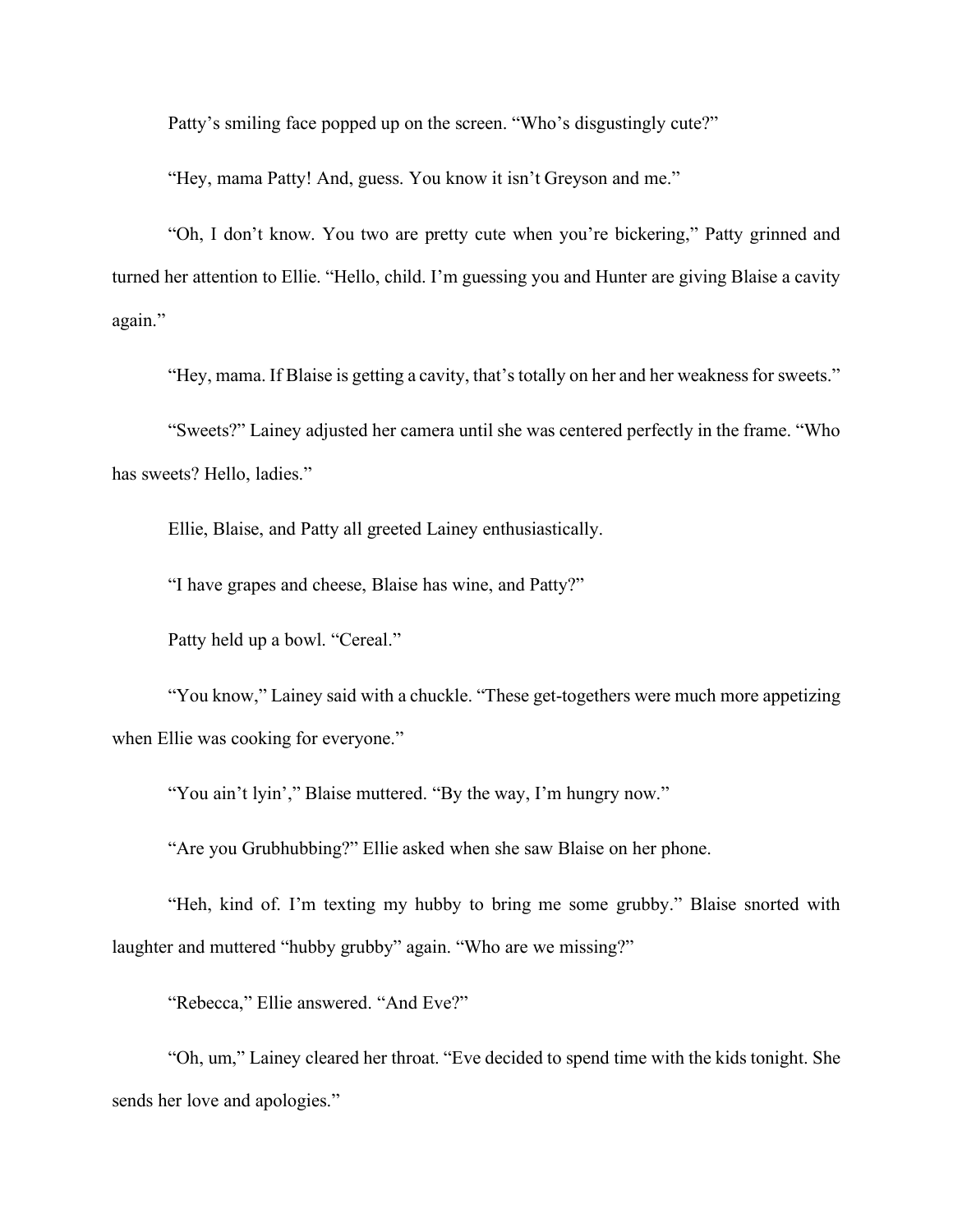"Whose apologies am I missing?" Rebecca asked. She gingerly sat down in her chair in front of the computer.

"Eve's," Blaise answered, raising her glass in salute to Rebecca. "Apparently, her kids are more important than us."

Lainey laughed. "While you're all very important to Eve, she does love our kids more. I know it's taboo to say, but there you have it."

"It couldn't *also* be that she's one of the most introverted people I've ever met, could it?" Rebecca laughed. She adjusted her position and immediately regretted it. "Damn it."

"Well, there's that, too," Lainey acknowledged.

"Are you alright, Rebecca?" Ellie asked with concern. "You look like you're in pain."

"I agree, child," Patty said with authority. "You look tired, too. Do you have a fever? A loss of taste? Trouble breathing?"

Rebecca chuckled. "I don't have COVID, mama Patty."

"You can't be too careful. Come to the clinic, and we'll test you."

Ellie leaned in and scrutinized Rebecca. "Do I need to get Hunter to go over there?"

"Stop! I'm *not* sick!"

"I don't know, Rebecca," Blaise piped up. "You do look pretty ragged."

"I hate to agree," Lainey said softly. "But, they're right."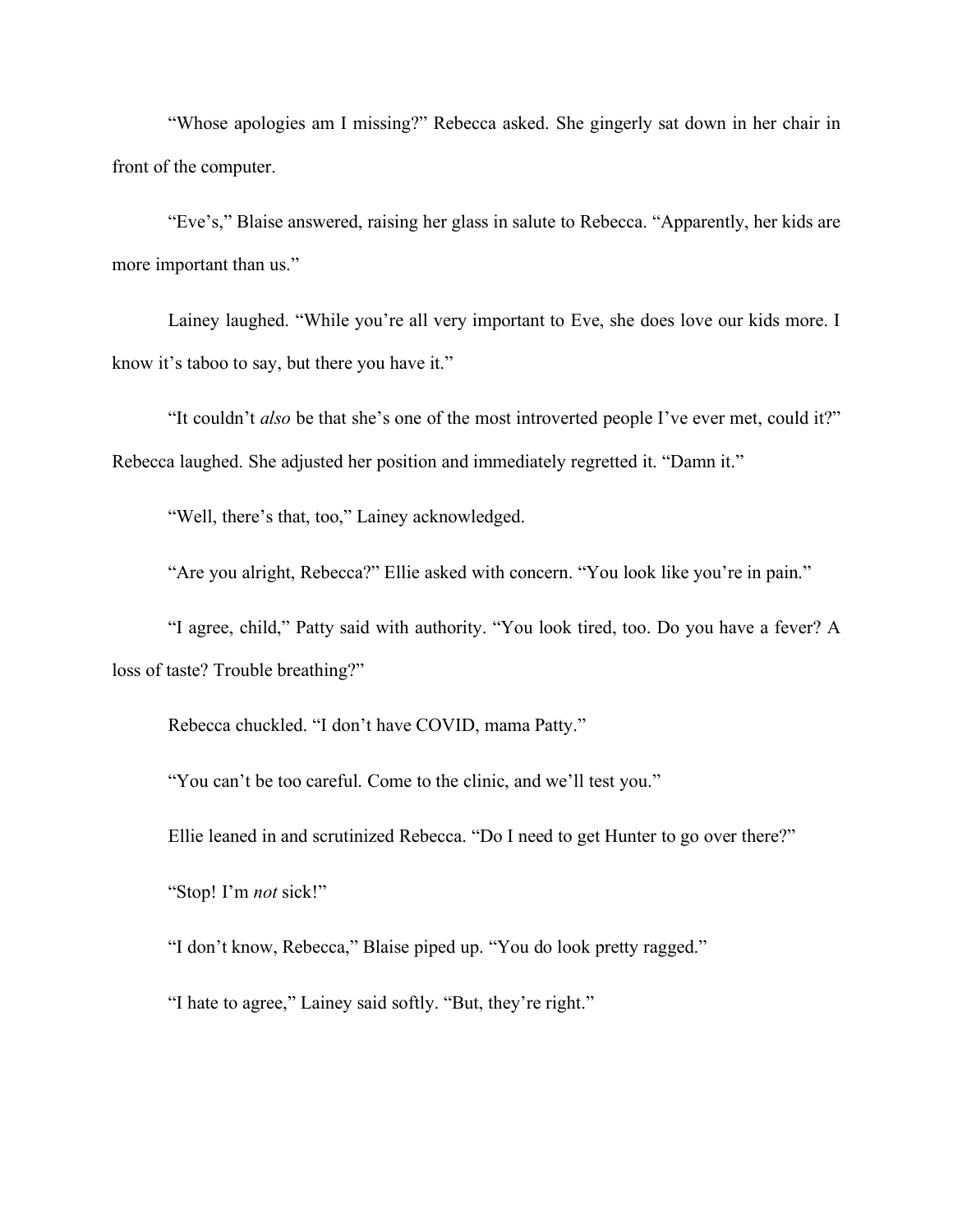"Oh my god, girls. I'm *not* sick! I'm exhausted! Cassidy is convinced that *quarantine* is Italian for marathon sex. She's fucked me so thoroughly that I'm walking funny. I had to lie to her earlier when she asked why I was limping by telling her I tripped!"

There was a moment of silence before everyone erupted in laughter. Rebecca saluted them all with double middle fingers.

"Tripped over your age," Ellie snorted, then laughed even harder. She took out her phone and began texting.

"You better not be telling Hunter!" Rebecca warned.

"I would never! I'm telling Jessie. It'll make her sorry she blew this off to *study*."

"Oh, god." Lainey covered her mouth, trying to control the laughter. "We're sorry, Rebecca. We don't mean to laugh at you."

"Speak for yourself!" Blaise guffawed.

"You, too, Patty? I thought at least *you* would have sympathy for me!" Rebecca whined.

"Child, you two met at a sex club! What did you think she'd be like during a lock-down?"

Rebecca sighed. "You're saying this is all my fault?" A resounding yes filled Rebecca's earbuds. "I hate you all."

"You love us," Ellie responded. "Why don't you just tell Cass you need a break?"

"And let her think my age is catching up to me? Hell, no. I just need to find a way to keep Cassidy on the receiving end more often. Ladies, the whips and chains are coming out."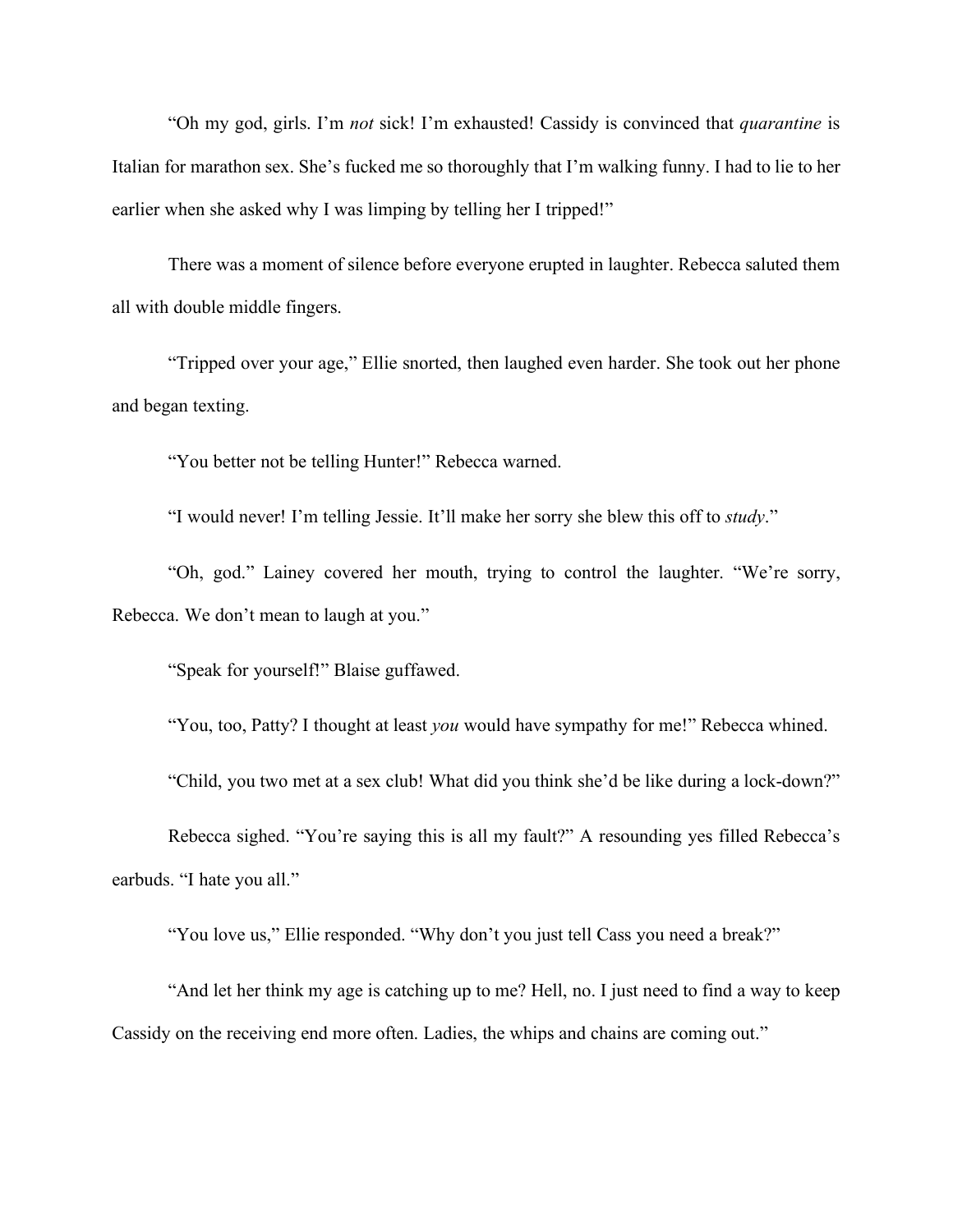Greyson stopped abruptly in his tracks. The bag of chips he was carrying fell loudly to the floor. "Uh,  $I \rightarrow$ "

Blaise was laughing so hard she nearly fell out of her chair. "You weren't supposed to hear that, stud. Bring me my food, please. Then go away. The good stuff is just about to begin."

Without a word, Greyson bent to pick up the chips and handed them and the sandwich he had made over to his wife. He forced himself to look at the monitor, at each of the women on the screen, and smile. "Ladies."

"Hi, Greyson!" They all sang out in unison. Each put on an innocent smile as he studied them.

"Right. I'll, uh, just be going." Greyson kissed Blaise on the cheek. "*We'll be discussing this later*," he whispered. With a short wave, Greyson closed the door behind him.

"You just got me in trouble." Blaise shook her head. "Ugh, the things I'm going to have to do to him to convince him," she muttered to herself.

"What are you on about, child?"

"Greyson wanted to know what happened during girls' night. So, I kind of told him that you all try to recruit me. By, um, doing naughty things."

"Blaise Olivia Francesca Knight-Steele!" Ellie scolded.

"Ooo, you got mothered!" Lainey teased.

"I was kidding! Plus, he deserved it for suggesting we have another kid."

Ellie sat up. "He what? Does he not remember how traumatized you were with Ezra?"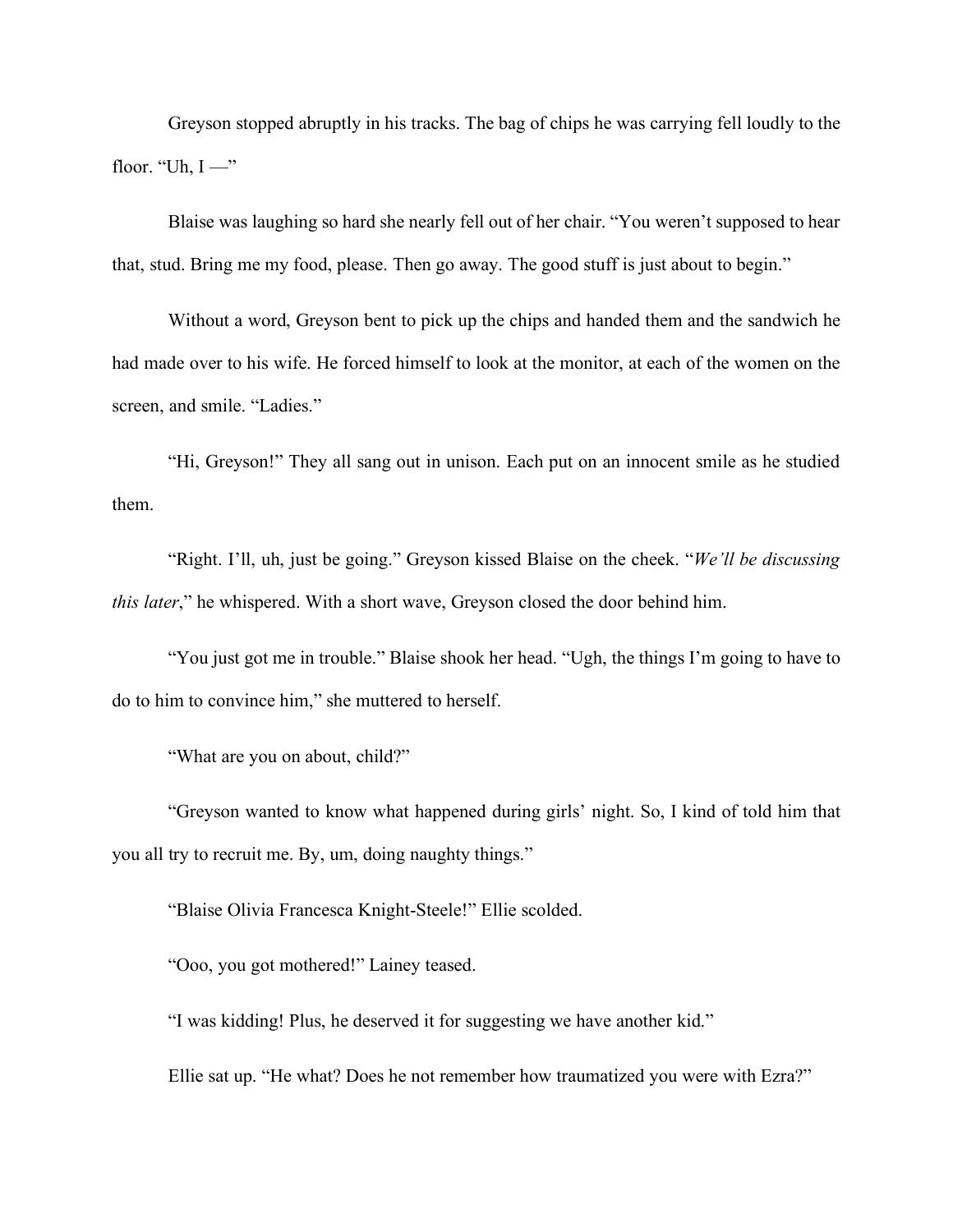Blaise sighed. "I should know he would never let what happened to Piper happen again."

"I don't think that's the point, babe," Rebecca said softly. "Whatever you may know that trauma is still there."

"Agreed," Lainey chimed in. "Eve and I were just talking about this. She painted this incredible piece today but was unhappy that bit of darkness showed up in her work. I'll tell you what I told her. That darkness doesn't just go away. It'll always be there."

"That's very true, child," Patty agreed. "Trauma has a way of sticking around no matter what we've done to fight it."

"Okay, yeah, I get that," Blaise admitted. "But do I deny him another child because I can't get my shit together? I mean, hell, I have Piper being followed by a fucking bodyguard — without her knowledge by the way — while she's traipsing around Europe. The only way I agreed to let her travel is by giving her a laundry list of demands. Am I going to be like that with Ezra? Or another baby if I decide to have one?"

"Honey," Ellie soothed. "I call that being a mother. You're going to worry no matter what. I worry about Jessie every second of every day. It's worse for you because of what you've been through. But I don't consider that a flaw. You just want to keep your family safe."

Blaise poured another glass of wine and drank half of it in one big gulp. "On to another subject." She saw Ellie's look of disappointment. "Hey, *if* I decide that getting as big as a barn and being miserable for nine months is something I'm willing to do again, we can come back to this topic. Deal?"

"Deal." They all agreed.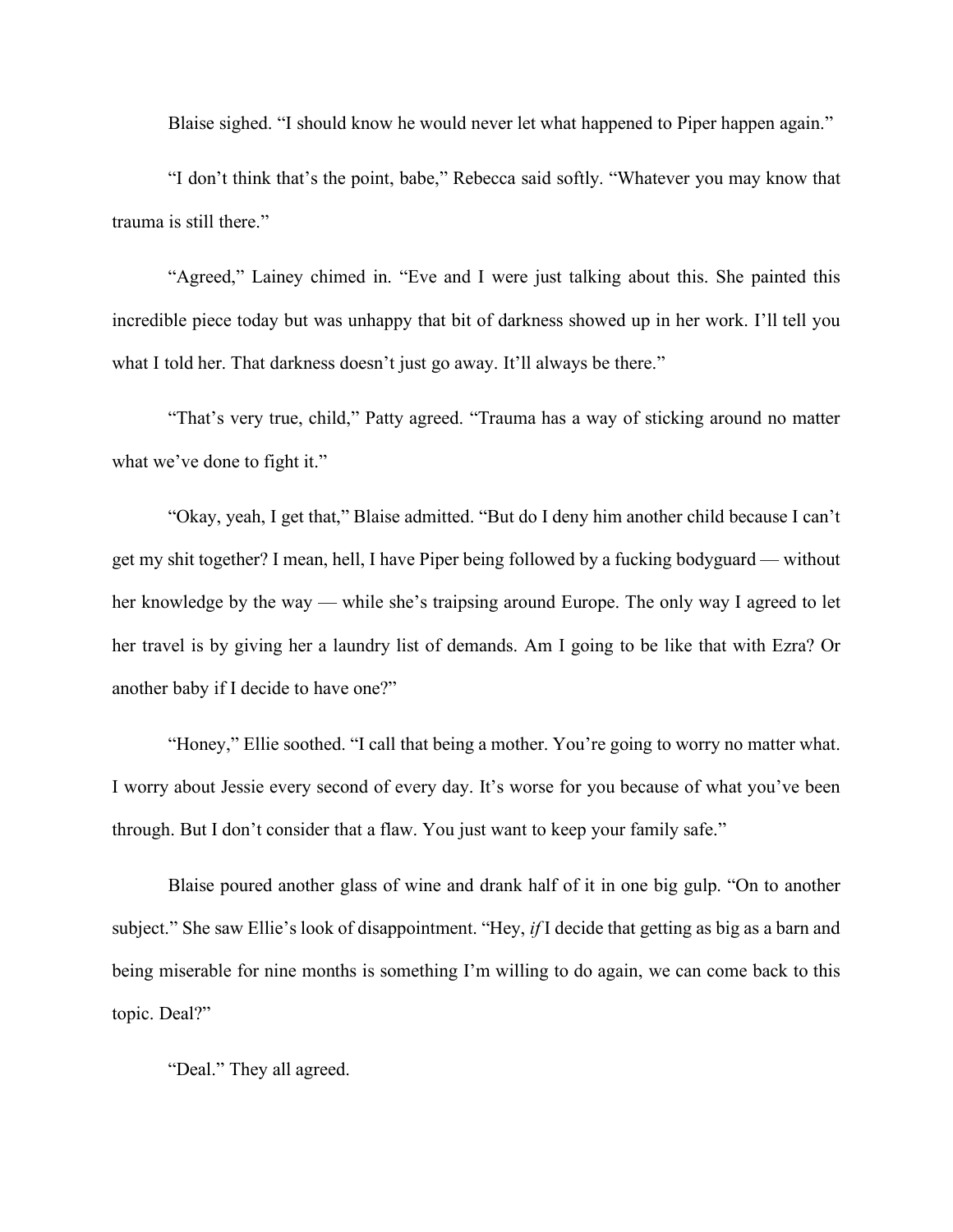"Ellie, how is Hunter doing during this pandemic?" Lainey asked, changing the subject as Blaise wanted.

"She's drained," Ellie said truthfully. "Patty, you and Mo know. I'm surprised you're not dead on your feet right now, too."

"Believe me, it takes a lot of coffee," Patty sighed. "Mo collapsed on the bed when we got home, stating she was going to sleep for twenty-nine hours."

"Why twenty-nine," Blaise asked.

Patty shrugged and chuckled. "Because she's Mo. This thing really did mess up Hunter's idea of staying away from trauma, though. You sure she's okay, El?"

Ellie nodded. "As I said, she's tired. Mentally and physically. And, Rebecca, we have the opposite problem. Hunter apologized to me for not being able to make love more often. I do miss that, but she makes up for it merely by the way she treats me. It doesn't matter how tired she is, Hunter is always attentive and loving."

"So, I'm the only one quarantined with a sex fiend?" Rebecca asked dryly. "Lainey? Patty? Blaise? *Someone* please tell me their partner has no concept of social distancing when it comes to their wives' vaginas."

More laughter. Though Rebecca did notice Lainey looking away. "Lainey?"

"I plead the fifth," Lainey responded quickly.

"Uh, nope! That doesn't fly at girls' night!" Blaise said with feigned seriousness. "We answer all questions here."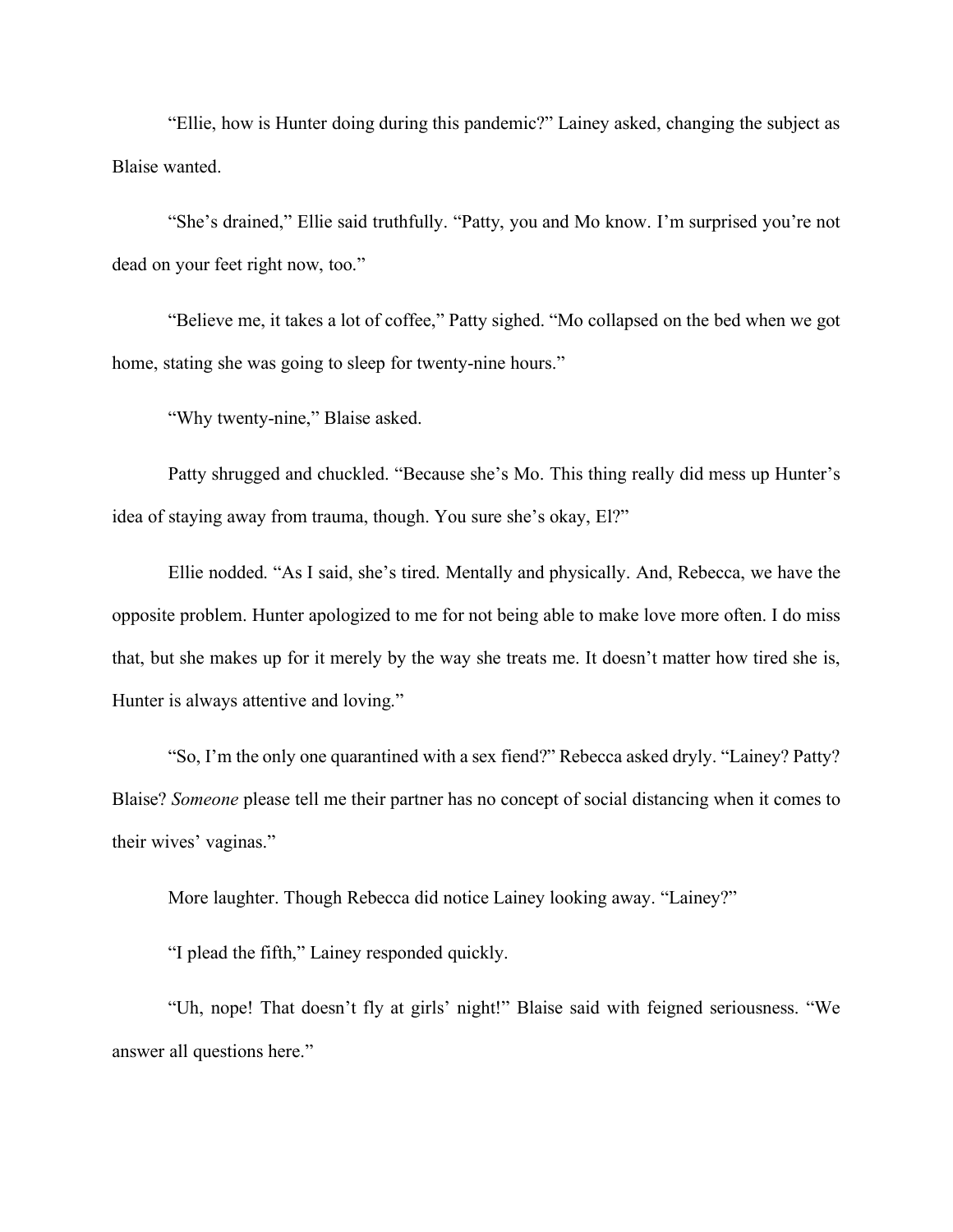"Oh?" Lainey said sweetly. "Which one of us did you have the fantasy of recruiting you about?"

Blaise blushed. " $I - I$  didn't. That was just a joke I told my husband to rile him up."

"Now, Blaise. We don't lie to each other, child. Spill the tea," Patty prodded.

"Yes, please do," Rebecca goaded. "Even though I know Lainey asked the question to get out of answering one."

"Okay, guys," Ellie chided gently. She could see her best friend getting flustered and decided to put a stop to it. Blaise was already having issues with Ellie possibly having more in common with someone else. Ellie knew it wasn't about her being gay. It was more about Blaise *not* being gay. Sometimes Blaise wondered where she fit into Ellie's life. "Leave the poor girl alone."

"No, no." Blaise cleared her throat. "*I* made the rule. I think. I'll answer it." She took a deep breath. "Kiara."

"Nice," Rebecca said with respect.

"Can't blame you there," Patty concurred.

"She is beautiful," Lainey acknowledged.

"Excuse me?" Ellie said with a frown. "All these years, I've had to put up with you, and you choose *Kiara*?? Rude! *I'm* your best friend! If *anyone* is going to recruit you, it should be me!"

Lainey, Rebecca, and Patty sat silently, eyes wide.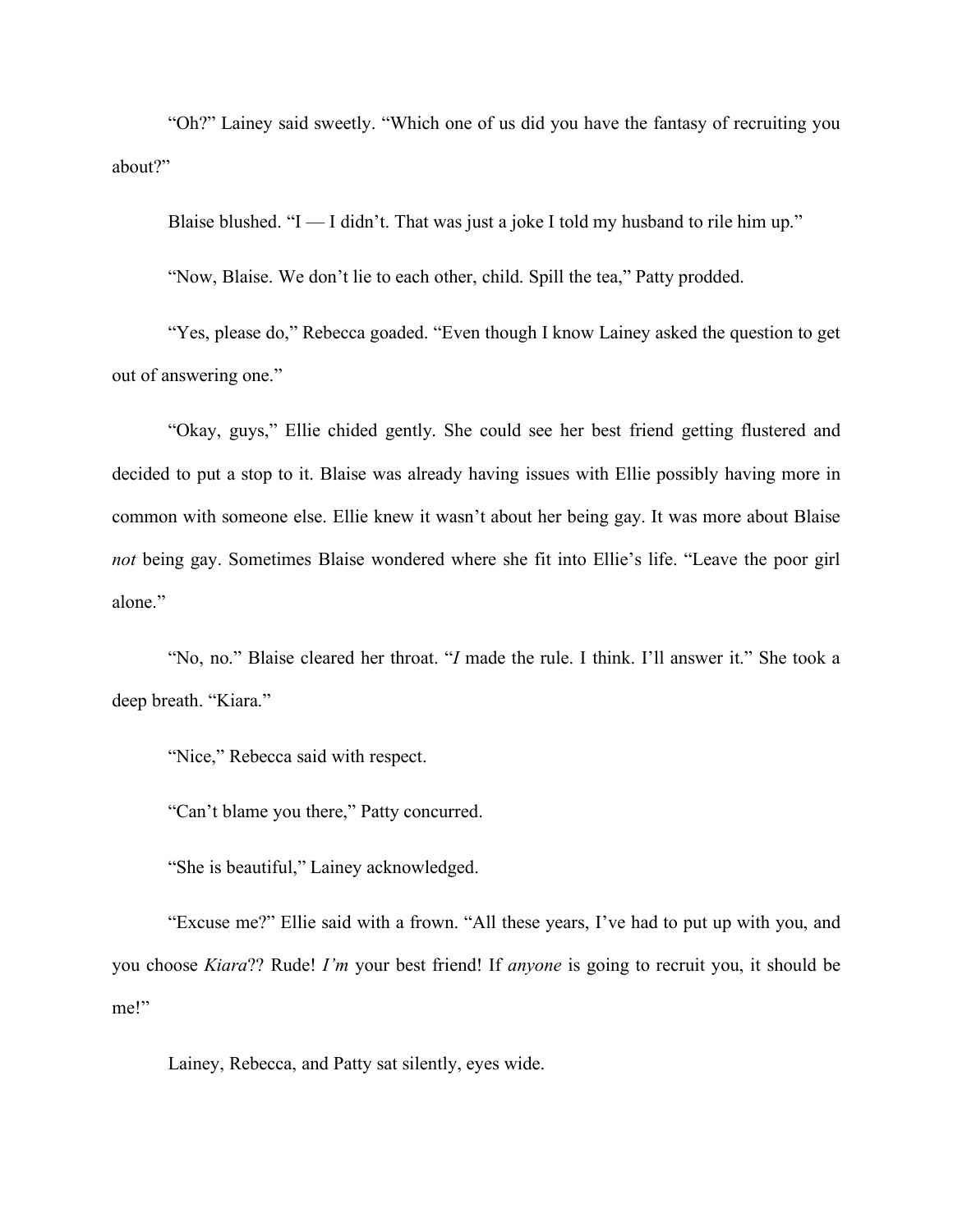"You're married. I had to be polite and choose someone who wasn't attached," Blaise said with a straight face. "But if you want to give it a whirl..."

The two best friends stared at each other for a full minute before they started giggling uncontrollably.

"Did you see their faces?" Ellie said in between the breath-stealing laughter.

"See them? I took a screenshot!" Blaise doubled over, clutching her aching stomach. "Oh my god, I needed that laugh! A few more like that, and I'll have a six-pack!"

"We hate you," Lainey said, narrowing her eyes at her so-called friends.

"You love us," Ellie and Blaise sang together, causing the others to join in the merriment.

"It hurts my vagina to laugh," Rebecca said after she sucked in a breath. Which only caused more laughter.

"Eve is going to be sorry she missed this," Lainey struggled to get out.

"I wonder if our wives are having the same fun." Patty pondered as she dried her eyes.